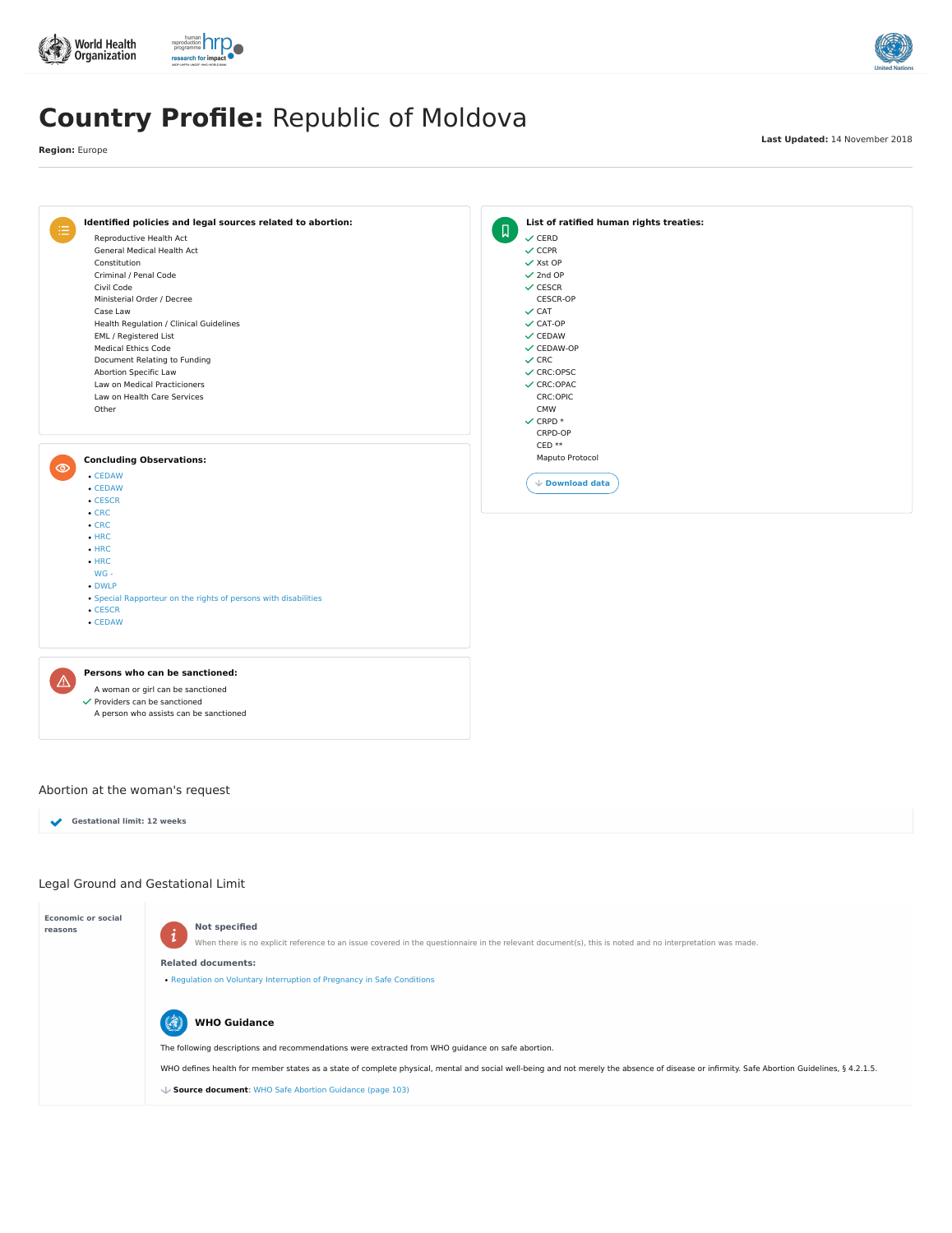| <b>Foetal impairment</b> | Yes                                                                                                                                                                                                                                                                                                                                                                                                                      |
|--------------------------|--------------------------------------------------------------------------------------------------------------------------------------------------------------------------------------------------------------------------------------------------------------------------------------------------------------------------------------------------------------------------------------------------------------------------|
|                          | <b>Related documents:</b>                                                                                                                                                                                                                                                                                                                                                                                                |
|                          | • Regulation on Voluntary Interruption of Pregnancy in Safe Conditions (page 8)                                                                                                                                                                                                                                                                                                                                          |
|                          | <b>Gestational limit</b>                                                                                                                                                                                                                                                                                                                                                                                                 |
|                          | Weeks: 21                                                                                                                                                                                                                                                                                                                                                                                                                |
|                          | • Regulation on Voluntary Interruption of Pregnancy in Safe Conditions (page 8)                                                                                                                                                                                                                                                                                                                                          |
|                          | <b>WHO Guidance</b>                                                                                                                                                                                                                                                                                                                                                                                                      |
|                          | The following descriptions and recommendations were extracted from WHO guidance on safe abortion.                                                                                                                                                                                                                                                                                                                        |
|                          | A woman is entitled to know the status of her pregnancy and to act on this information; health protection or social reasons can be interpreted to include distress of the pregnant woman<br>caused by the diagnosis of fetal impairment. Prenatal tests and other medical diagnostic services cannot legally be refused because the woman may decide to terminate her pregnancy. Safe<br>Abortion Guidelines, § 4.2.1.4. |
|                          | Source document: WHO Safe Abortion Guidance (page 103)                                                                                                                                                                                                                                                                                                                                                                   |
|                          | Laws or policies that impose time limits on the length of pregnancy may have negative consequences for women, including forcing them to seek clandestine abortions and suffer social<br>inequities. Safe Abortion Guidelines, § 4.2.1.7.                                                                                                                                                                                 |
|                          | Source document: WHO Safe Abortion Guidance (page 103)                                                                                                                                                                                                                                                                                                                                                                   |
| Rape                     | Yes                                                                                                                                                                                                                                                                                                                                                                                                                      |
|                          | <b>Related documents:</b>                                                                                                                                                                                                                                                                                                                                                                                                |
|                          | • Regulation on Voluntary Interruption of Pregnancy in Safe Conditions (page 13)                                                                                                                                                                                                                                                                                                                                         |
|                          | <b>Gestational limit</b>                                                                                                                                                                                                                                                                                                                                                                                                 |
|                          | Weeks: 21                                                                                                                                                                                                                                                                                                                                                                                                                |
|                          | • Regulation on Voluntary Interruption of Pregnancy in Safe Conditions (page 13)                                                                                                                                                                                                                                                                                                                                         |
|                          | <b>WHO Guidance</b>                                                                                                                                                                                                                                                                                                                                                                                                      |
|                          | The following descriptions and recommendations were extracted from WHO guidance on safe abortion.                                                                                                                                                                                                                                                                                                                        |
|                          | The protection of women from cruel, inhuman and degrading treatment requires that those who have become pregnant as the result of coerced or forced sexual acts can lawfully access safe<br>abortion services. Prompt, safe abortion services should be provided on the basis of a woman's complaint rather than requiring forensic evidence or police examination. Safe Abortion<br>Guidelines, § 4.2.1.3.              |
|                          | ↓ Source document: WHO Safe Abortion Guidance (page 102)                                                                                                                                                                                                                                                                                                                                                                 |
|                          | Laws or policies that impose time limits on the length of pregnancy may have negative consequences for women, including forcing them to seek clandestine abortions and suffer social<br>inequities. Safe Abortion Guidelines, § 4.2.1.7.                                                                                                                                                                                 |
|                          | ↓ Source document: WHO Safe Abortion Guidance (page 103)                                                                                                                                                                                                                                                                                                                                                                 |
| <b>Incest</b>            | Yes                                                                                                                                                                                                                                                                                                                                                                                                                      |
|                          | <b>Related documents:</b>                                                                                                                                                                                                                                                                                                                                                                                                |
|                          | • Regulation on Voluntary Interruption of Pregnancy in Safe Conditions (page 13)                                                                                                                                                                                                                                                                                                                                         |
|                          |                                                                                                                                                                                                                                                                                                                                                                                                                          |
|                          | <b>Gestational limit</b>                                                                                                                                                                                                                                                                                                                                                                                                 |
|                          | Weeks: 21                                                                                                                                                                                                                                                                                                                                                                                                                |

• Regulation on Voluntary [Interruption](https://abortion-policies.srhr.org/documents/countries/01-MOLDOVA-REGULATION-VOLUNTARY-INTERRUPTION-OF-PREGNANCY-IN-SAFE-CONDITIONS-MINISTRY-OF-HEALTH-2010.pdf#page=8) of Pregnancy in Safe Conditions (page 8)

|                                                   | <b>WHO Guidance</b>                                                                                                                                                                                                                                                                                                                                                                                         |
|---------------------------------------------------|-------------------------------------------------------------------------------------------------------------------------------------------------------------------------------------------------------------------------------------------------------------------------------------------------------------------------------------------------------------------------------------------------------------|
|                                                   | The following descriptions and recommendations were extracted from WHO guidance on safe abortion.                                                                                                                                                                                                                                                                                                           |
|                                                   | The protection of women from cruel, inhuman and degrading treatment requires that those who have become pregnant as the result of coerced or forced sexual acts can lawfully access safe<br>abortion services. Prompt, safe abortion services should be provided on the basis of a woman's complaint rather than requiring forensic evidence or police examination. Safe Abortion<br>Guidelines, § 4.2.1.3. |
|                                                   | ↓ Source document: WHO Safe Abortion Guidance (page 102)                                                                                                                                                                                                                                                                                                                                                    |
|                                                   | Laws or policies that impose time limits on the length of pregnancy may have negative consequences for women, including forcing them to seek clandestine abortions and suffer social<br>inequities. Safe Abortion Guidelines, § 4.2.1.7.                                                                                                                                                                    |
|                                                   | ↓ Source document: WHO Safe Abortion Guidance (page 103)                                                                                                                                                                                                                                                                                                                                                    |
| <b>Intellectual or</b><br>cognitive disability of | Yes                                                                                                                                                                                                                                                                                                                                                                                                         |
| the woman                                         | <b>Related documents:</b>                                                                                                                                                                                                                                                                                                                                                                                   |
|                                                   | . Regulation on Voluntary Interruption of Pregnancy in Safe Conditions (page 8)                                                                                                                                                                                                                                                                                                                             |
|                                                   | <b>Gestational limit</b>                                                                                                                                                                                                                                                                                                                                                                                    |
|                                                   | Weeks: 21                                                                                                                                                                                                                                                                                                                                                                                                   |
|                                                   | • Regulation on Voluntary Interruption of Pregnancy in Safe Conditions (page 8)                                                                                                                                                                                                                                                                                                                             |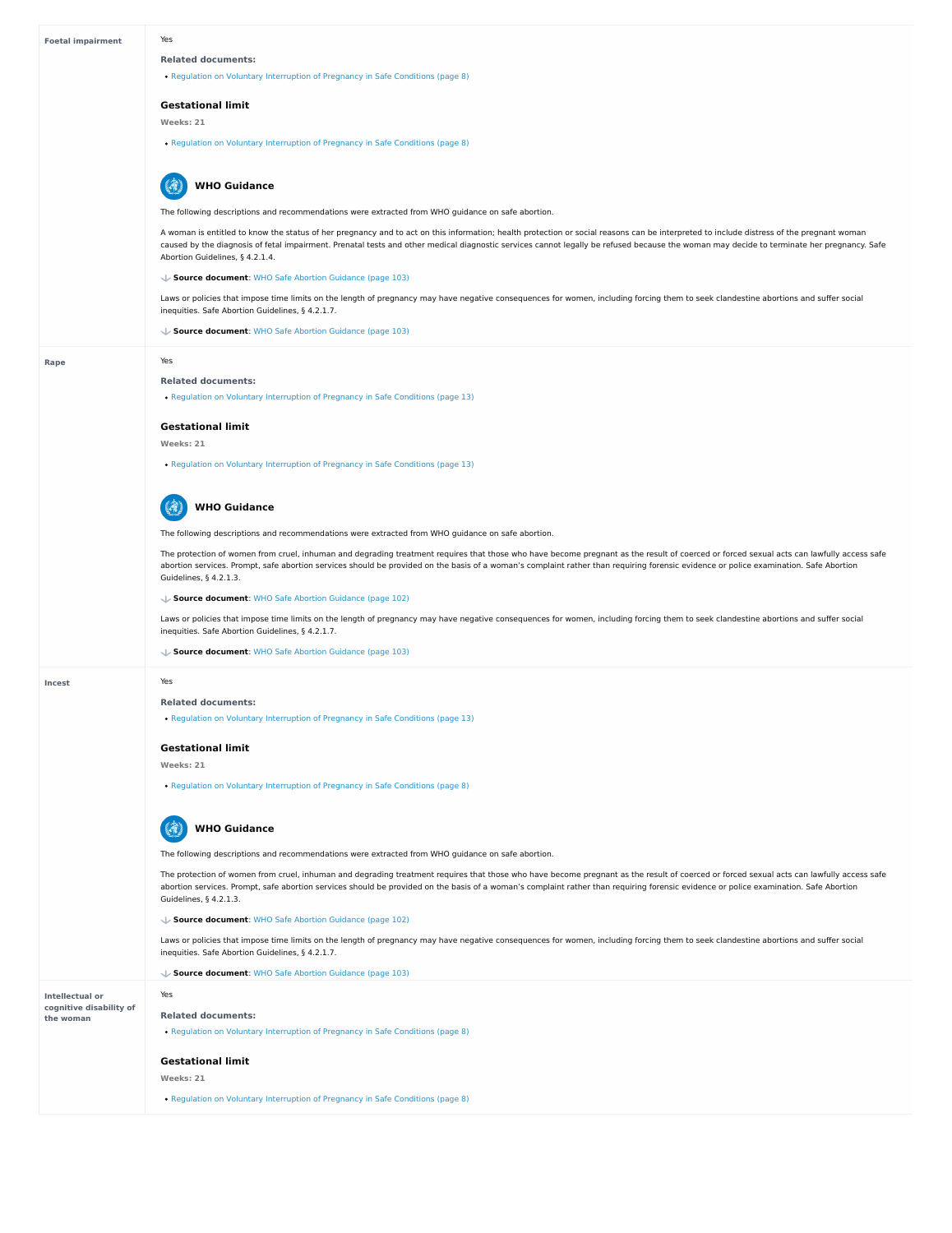**Life**

The Regulation on Voluntary Interruption of Pregnancy lists specific diseases or pathological conditions in the Annex entitling access to abortion after 12 weeks of gestation and before the end of week 21.

| <b>Mental health</b>   | <b>Not specified</b><br>When there is no explicit reference to an issue covered in the questionnaire in the relevant document(s), this is noted and no interpretation was made.<br><b>Related documents:</b><br>• Regulation on Voluntary Interruption of Pregnancy in Safe Conditions                                    |
|------------------------|---------------------------------------------------------------------------------------------------------------------------------------------------------------------------------------------------------------------------------------------------------------------------------------------------------------------------|
|                        | <b>WHO Guidance</b>                                                                                                                                                                                                                                                                                                       |
|                        | The following descriptions and recommendations were extracted from WHO guidance on safe abortion.                                                                                                                                                                                                                         |
|                        | The scope of mental health includes psychological distress or mental suffering caused by, for example, coerced or forced sexual acts and diagnosis of severe fetal impairment. Safe Abortion<br>Guidelines, § 4.2.1.2.                                                                                                    |
|                        | ↓ Source document: WHO Safe Abortion Guidance (page 102)                                                                                                                                                                                                                                                                  |
| <b>Physical health</b> | <b>Not specified</b><br>When there is no explicit reference to an issue covered in the questionnaire in the relevant document(s), this is noted and no interpretation was made.                                                                                                                                           |
|                        | <b>Related documents:</b><br>• Regulation on Voluntary Interruption of Pregnancy in Safe Conditions                                                                                                                                                                                                                       |
|                        | <b>WHO Guidance</b>                                                                                                                                                                                                                                                                                                       |
|                        | The following descriptions and recommendations were extracted from WHO guidance on safe abortion.                                                                                                                                                                                                                         |
|                        | Physical health is widely understood to include conditions that aggravate pregnancy and those aggravated by pregnancy. Safe Abortion Guidelines, § 4.2.1.2.                                                                                                                                                               |
|                        | ↓ Source document: WHO Safe Abortion Guidance (page 102)                                                                                                                                                                                                                                                                  |
| <b>Health</b>          | Yes                                                                                                                                                                                                                                                                                                                       |
|                        | <b>Related documents:</b>                                                                                                                                                                                                                                                                                                 |
|                        | • Regulation on Voluntary Interruption of Pregnancy in Safe Conditions (page 8)                                                                                                                                                                                                                                           |
|                        | <b>Gestational limit</b>                                                                                                                                                                                                                                                                                                  |
|                        | Weeks: 21                                                                                                                                                                                                                                                                                                                 |
|                        | . Regulation on Voluntary Interruption of Pregnancy in Safe Conditions (page 8)                                                                                                                                                                                                                                           |
|                        | <b>WHO Guidance</b>                                                                                                                                                                                                                                                                                                       |
|                        | The following descriptions and recommendations were extracted from WHO guidance on safe abortion.                                                                                                                                                                                                                         |
|                        | The fulfillment of human rights requires that women can access safe abortion when it is indicated to protect their health. WHO defines health for member states as a state of complete<br>physical, mental and social well-being and not merely the absence of disease or infirmity. Safe Abortion Guidelines, § 4.2.1.2. |
|                        | Source document: WHO Safe Abortion Guidance (page 102)                                                                                                                                                                                                                                                                    |
|                        | Laws or policies that impose time limits on the length of pregnancy may have negative consequences for women, including forcing them to seek clandestine abortions and suffer social<br>inequities. Safe Abortion Guidelines, § 4.2.1.7.                                                                                  |
|                        | Source document: WHO Safe Abortion Guidance (page 103)                                                                                                                                                                                                                                                                    |
|                        | <b>Additional notes</b>                                                                                                                                                                                                                                                                                                   |

The human right to life requires protection by law, including when pregnancy is life-threatening or a pregnant woman's life is otherwise endangered. Both medical and social conditions can constitute life-threatening conditions. Safe Abortion Guidelines, § 4.2.1.1.

Yes

• Regulation on Voluntary [Interruption](https://abortion-policies.srhr.org/documents/countries/01-MOLDOVA-REGULATION-VOLUNTARY-INTERRUPTION-OF-PREGNANCY-IN-SAFE-CONDITIONS-MINISTRY-OF-HEALTH-2010.pdf#page=8) of Pregnancy in Safe Conditions (page 8)



#### **Related documents:**

• Regulation on Voluntary [Interruption](https://abortion-policies.srhr.org/documents/countries/01-MOLDOVA-REGULATION-VOLUNTARY-INTERRUPTION-OF-PREGNANCY-IN-SAFE-CONDITIONS-MINISTRY-OF-HEALTH-2010.pdf#page=8%0A) of Pregnancy in Safe Conditions (page 8)

Law on Patient Rights and [Responsibilities](https://abortion-policies.srhr.org/documents/countries/07-MOLDOVA-LAW-ON-PATIENTS-RIGHTS-2005.pdf#page=5) (page 5)

#### **Gestational limit**

**Weeks: 21**

The following descriptions and recommendations were extracted from WHO guidance on safe abortion.

Laws or policies that impose time limits on the length of pregnancy may have negative consequences for women, including forcing them to seek clandestine abortions and suffer social inequities. Safe Abortion Guidelines, § 4.2.1.7.

#### **Source document**: WHO Safe Abortion [Guidance](https://abortion-policies.srhr.org/documents/reference/WHO-Safe-Abortion-Guidance-2012.pdf#page=102) (page 102)

# **WHO Guidance**

**Source document**: WHO Safe Abortion [Guidance](https://abortion-policies.srhr.org/documents/reference/WHO-Safe-Abortion-Guidance-2012.pdf#page=103) (page 103)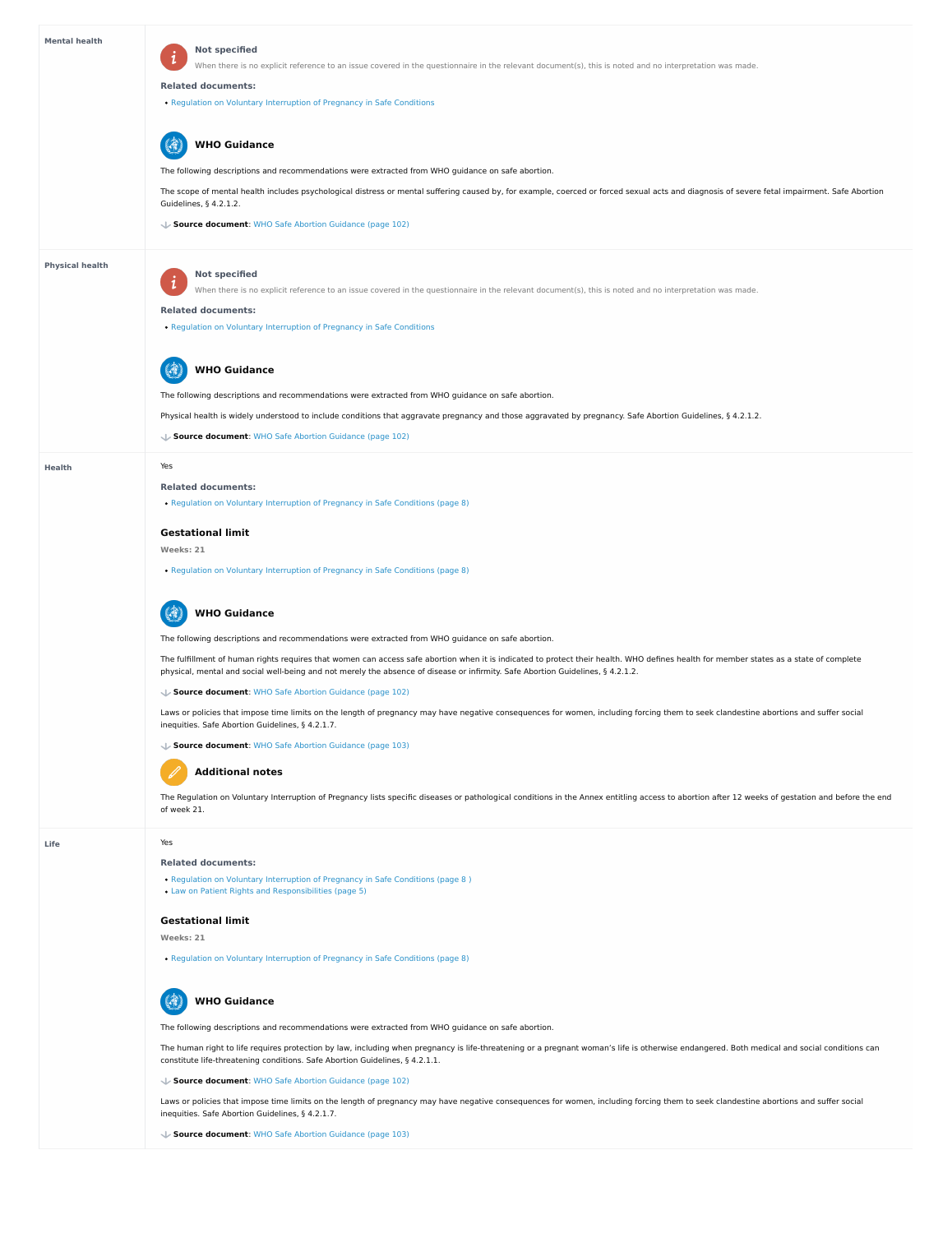### Additional Requirements to Access Safe Abortion



#### **Judicial authorization for minors**

Restrictions on the range of providers or facilities that are authorized to provide abortion reduce the availability of services and their equitable geographic distribution. Safe Abortion Guidelines, § 4.2.2.4.

- Regulation on Voluntary [Interruption](https://abortion-policies.srhr.org/documents/countries/01-MOLDOVA-REGULATION-VOLUNTARY-INTERRUPTION-OF-PREGNANCY-IN-SAFE-CONDITIONS-MINISTRY-OF-HEALTH-2010.pdf) of Pregnancy in Safe Conditions
- Standards for Pregnancy [Termination](https://abortion-policies.srhr.org/documents/countries/02-Moldova-Standards-for-performing-abortions-in-safe-conditions-Ministry-of-Health-2011.pdf) in Safe Conditions
- [Reproductive](https://abortion-policies.srhr.org/documents/countries/03-Moldova-Law-on-Reproductive-Health-Republic-of-Moldova-2012.pdf) Health Law



The following descriptions and recommendations were extracted from WHO guidance on safe abortion.

**Source document**: WHO Safe Abortion [Guidance](https://abortion-policies.srhr.org/documents/reference/WHO-Safe-Abortion-Guidance-2012.pdf#page=106) (page 106)

### **Not specified**

When there is no explicit reference to an issue covered in the questionnaire in the relevant document(s), this is noted and no interpretation was made.

#### **Related documents:**

 $\ddot{\mathbf{1}}$ 

The following descriptions and recommendations were extracted from WHO guidance on safe abortion.

Third-party authorization should not be required for women to obtain abortion services. Safe Abortion Guidelines, § 4.2.2.



**Source document**: WHO Safe Abortion [Guidance](https://abortion-policies.srhr.org/documents/reference/WHO-Safe-Abortion-Guidance-2012.pdf#page=105) (page 105)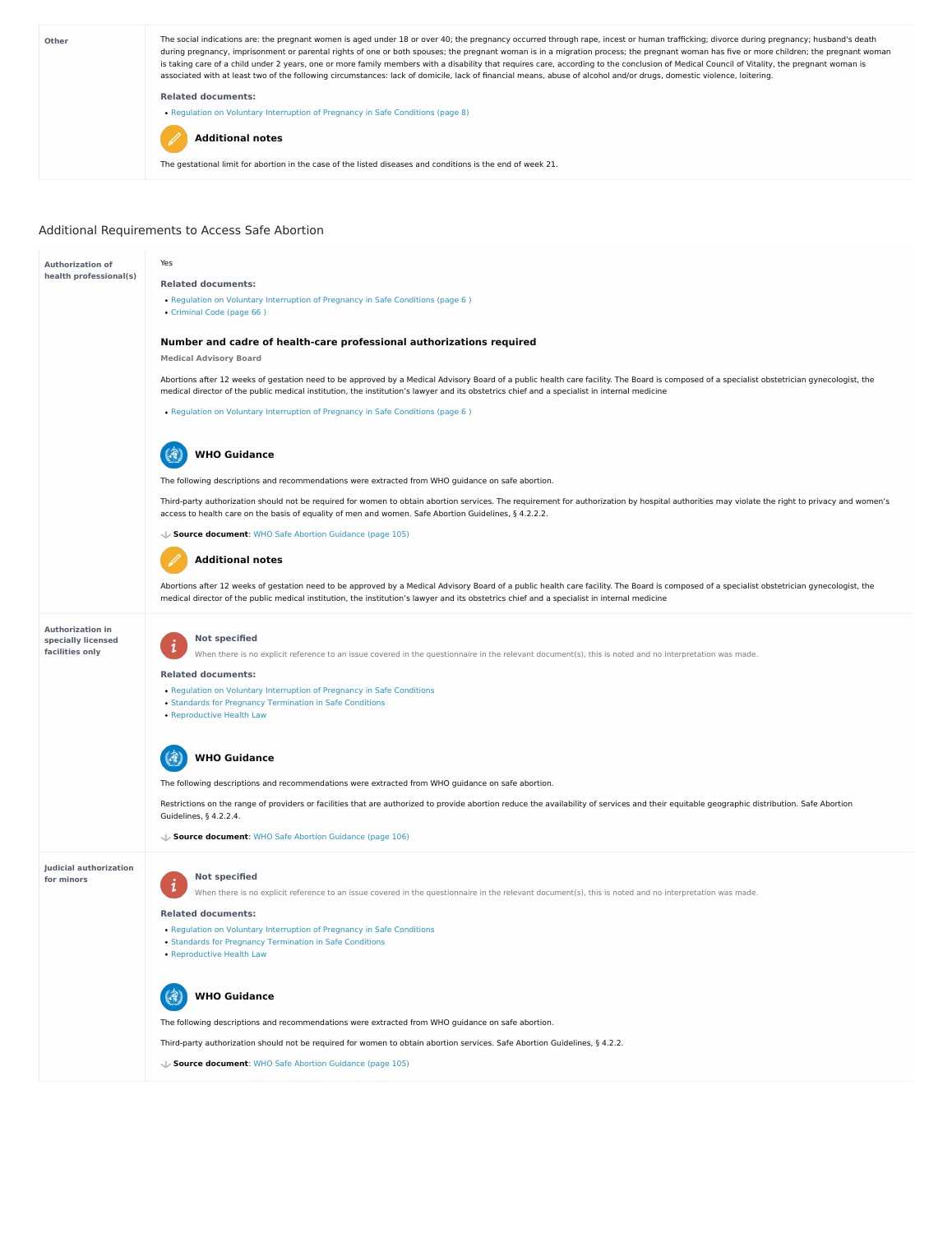| <b>Judicial authorization</b><br>in cases of rape | <b>Not specified</b>                                                                                                                                                                                                                                                                                                                                                                                                                                                                                                         |
|---------------------------------------------------|------------------------------------------------------------------------------------------------------------------------------------------------------------------------------------------------------------------------------------------------------------------------------------------------------------------------------------------------------------------------------------------------------------------------------------------------------------------------------------------------------------------------------|
|                                                   | When there is no explicit reference to an issue covered in the questionnaire in the relevant document(s), this is noted and no interpretation was made.                                                                                                                                                                                                                                                                                                                                                                      |
|                                                   | <b>Related documents:</b>                                                                                                                                                                                                                                                                                                                                                                                                                                                                                                    |
|                                                   | • Regulation on Voluntary Interruption of Pregnancy in Safe Conditions<br>• Standards for Pregnancy Termination in Safe Conditions                                                                                                                                                                                                                                                                                                                                                                                           |
|                                                   | • Reproductive Health Law                                                                                                                                                                                                                                                                                                                                                                                                                                                                                                    |
|                                                   | <b>WHO Guidance</b>                                                                                                                                                                                                                                                                                                                                                                                                                                                                                                          |
|                                                   | The following descriptions and recommendations were extracted from WHO guidance on safe abortion.                                                                                                                                                                                                                                                                                                                                                                                                                            |
|                                                   | Laws, policies and practices that restrict access to abortion information and services can deter women from care seeking and create a "chilling effect" (suppression of actions because of fear<br>of reprisals or penalties) for the provision of safe, legal services. Examples of barriers include: requiring third-party authorization from one or more medical professionals or a hospital<br>committee, court or police, parent or guardian or a woman's partner or spouse. Safe Abortion Guidelines, § 4.2.2          |
|                                                   | ↓ Source document: WHO Safe Abortion Guidance (page 104)                                                                                                                                                                                                                                                                                                                                                                                                                                                                     |
| <b>Police report required</b>                     |                                                                                                                                                                                                                                                                                                                                                                                                                                                                                                                              |
| in case of rape                                   | <b>Not specified</b><br>$\mathbf{i}$<br>When there is no explicit reference to an issue covered in the questionnaire in the relevant document(s), this is noted and no interpretation was made.                                                                                                                                                                                                                                                                                                                              |
|                                                   | <b>Related documents:</b>                                                                                                                                                                                                                                                                                                                                                                                                                                                                                                    |
|                                                   | • Regulation on Voluntary Interruption of Pregnancy in Safe Conditions                                                                                                                                                                                                                                                                                                                                                                                                                                                       |
|                                                   | • Standards for Pregnancy Termination in Safe Conditions<br>• Reproductive Health Law                                                                                                                                                                                                                                                                                                                                                                                                                                        |
|                                                   | <b>HO Guidance</b>                                                                                                                                                                                                                                                                                                                                                                                                                                                                                                           |
|                                                   | The following descriptions and recommendations were extracted from WHO guidance on safe abortion.                                                                                                                                                                                                                                                                                                                                                                                                                            |
|                                                   | Laws, policies and practices that restrict access to abortion information and services can deter women from care seeking and create a "chilling effect" (suppression of actions because of fear<br>of reprisals or penalties) for the provision of safe, legal services. Examples of barriers include: requiring third-party authorization from one or more medical professionals or a hospital<br>committee, court or police, parent or guardian or a woman's partner or spouse. Safe Abortion Guidelines, § 4.2.2          |
|                                                   | ↓ Source document: WHO Safe Abortion Guidance (page 104)                                                                                                                                                                                                                                                                                                                                                                                                                                                                     |
| <b>Parental consent</b>                           | Yes                                                                                                                                                                                                                                                                                                                                                                                                                                                                                                                          |
| required for minors                               | <b>Related documents:</b>                                                                                                                                                                                                                                                                                                                                                                                                                                                                                                    |
|                                                   | • Regulation on Voluntary Interruption of Pregnancy in Safe Conditions (page 4)<br>• Reproductive Health Law (page 4)                                                                                                                                                                                                                                                                                                                                                                                                        |
|                                                   | • Law on Patient Rights and Responsibilities (page 6)                                                                                                                                                                                                                                                                                                                                                                                                                                                                        |
|                                                   | Can another adult consent in place of a parent?                                                                                                                                                                                                                                                                                                                                                                                                                                                                              |
|                                                   | Yes                                                                                                                                                                                                                                                                                                                                                                                                                                                                                                                          |
|                                                   | Pregnant women under the age of 16 require the consent of their legal representative unless the pregnancy endangers the life of the pregnant woman. If it is impossible to obtain the consent<br>of the representative and when medical services are required to preserve a minor's life and her health, her voluntary consent is sufficient. In this situation, the decision is taken by the advisory<br>service providers in the best interest of the minor, in accordance with the regulations of the Ministry of Health. |
|                                                   | . Regulation on Voluntary Interruption of Pregnancy in Safe Conditions (page 4)<br>• Reproductive Health Law (page 4)                                                                                                                                                                                                                                                                                                                                                                                                        |
|                                                   | • Law on Patient Rights and Responsibilities (page 6)                                                                                                                                                                                                                                                                                                                                                                                                                                                                        |
|                                                   | Age where consent not needed                                                                                                                                                                                                                                                                                                                                                                                                                                                                                                 |

Pregnant women under the age of 16 require the consent of their legal representative unless the pregnancy endangers the life of the pregnant woman. If it is impossible to obtain the consent of the representative and when medical services are required to preserve a minor's life and her health, her voluntary consent is sufficient. In this situation, the decision is taken by the advisory service providers in the best interest of the minor, in accordance with the regulations of the Ministry of Health.

- Regulation on Voluntary [Interruption](https://abortion-policies.srhr.org/documents/countries/01-MOLDOVA-REGULATION-VOLUNTARY-INTERRUPTION-OF-PREGNANCY-IN-SAFE-CONDITIONS-MINISTRY-OF-HEALTH-2010.pdf#page=4%0A) of Pregnancy in Safe Conditions (page 4)
- [Reproductive](https://abortion-policies.srhr.org/documents/countries/03-Moldova-Law-on-Reproductive-Health-Republic-of-Moldova-2012.pdf#page=4%0A) Health Law (page 4)
- Law on Patient Rights and [Responsibilities](https://abortion-policies.srhr.org/documents/countries/07-MOLDOVA-LAW-ON-PATIENTS-RIGHTS-2005.pdf#page=6%0A) (page 6 )

Third-party authorization should not be required for women to obtain abortion services. The requirement for authorization by parents may violate the right to privacy and women's access to health care on the basis of equality of men and women. Safe Abortion Guidelines, § 4.2.2.2.

Pregnant women under the age of 16 require the consent of their legal representative unless the pregnancy endangers the life of the pregnant woman. If it is impossible to obtain the consent of the representative and when medical services are required to preserve a minor's life and her health, her voluntary consent is sufficient. In this situation, the decision is taken by the advisory service providers in the best interest of the minor, in accordance with the regulations of the Ministry of Health.

**16**

The following descriptions and recommendations were extracted from WHO guidance on safe abortion.



**Source document**: WHO Safe Abortion [Guidance](https://abortion-policies.srhr.org/documents/reference/WHO-Safe-Abortion-Guidance-2012.pdf#page=105) (page 105)

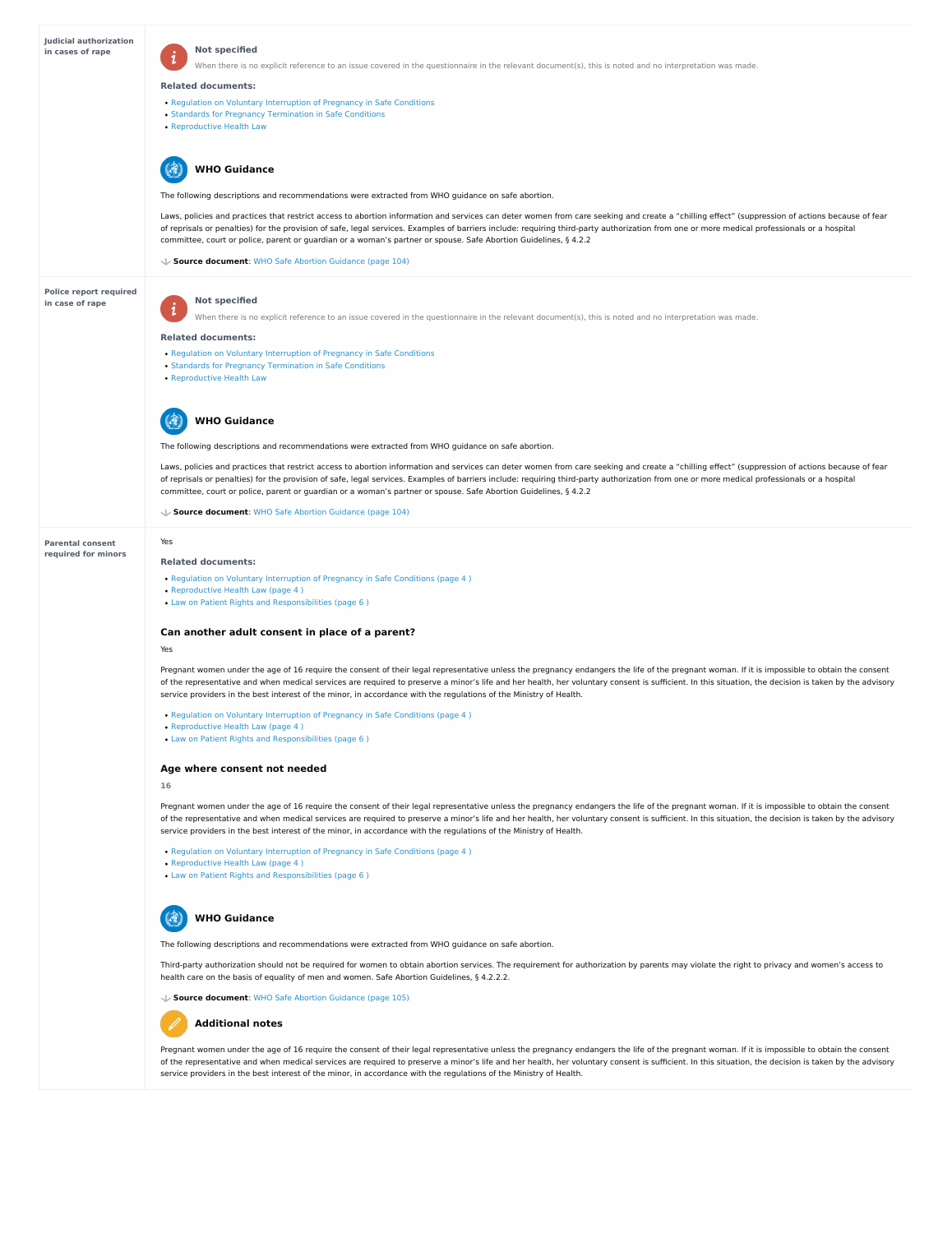**period**

### **Mandatory HIV screening test**

| <b>Spousal consent</b>                          | <b>Not specified</b>                                                                                                                                                                                                                                                                        |
|-------------------------------------------------|---------------------------------------------------------------------------------------------------------------------------------------------------------------------------------------------------------------------------------------------------------------------------------------------|
|                                                 | When there is no explicit reference to an issue covered in the questionnaire in the relevant document(s), this is noted and no interpretation was made.                                                                                                                                     |
|                                                 | <b>Related documents:</b>                                                                                                                                                                                                                                                                   |
|                                                 | • Regulation on Voluntary Interruption of Pregnancy in Safe Conditions                                                                                                                                                                                                                      |
|                                                 | • Standards for Pregnancy Termination in Safe Conditions<br>• Reproductive Health Law                                                                                                                                                                                                       |
|                                                 |                                                                                                                                                                                                                                                                                             |
|                                                 | <b>WHO Guidance</b>                                                                                                                                                                                                                                                                         |
|                                                 | The following descriptions and recommendations were extracted from WHO guidance on safe abortion.                                                                                                                                                                                           |
|                                                 | Third-party authorization should not be required for women to obtain abortion services. The requirement for authorization by a spouse may violate the right to privacy and women's access to<br>health care on the basis of equality of men and women. Safe Abortion Guidelines, § 4.2.2.2. |
|                                                 | ↓ Source document: WHO Safe Abortion Guidance (page 105)                                                                                                                                                                                                                                    |
|                                                 |                                                                                                                                                                                                                                                                                             |
| <b>Ultrasound images or</b><br>listen to foetal | <b>Not specified</b>                                                                                                                                                                                                                                                                        |
| heartbeat required                              | $\mathbf{i}$<br>When there is no explicit reference to an issue covered in the questionnaire in the relevant document(s), this is noted and no interpretation was made.                                                                                                                     |
|                                                 | <b>Related documents:</b>                                                                                                                                                                                                                                                                   |
|                                                 | • Regulation on Voluntary Interruption of Pregnancy in Safe Conditions                                                                                                                                                                                                                      |
|                                                 | • Standards for Pregnancy Termination in Safe Conditions<br>• Reproductive Health Law                                                                                                                                                                                                       |
|                                                 |                                                                                                                                                                                                                                                                                             |
|                                                 | <b>WHO Guidance</b>                                                                                                                                                                                                                                                                         |
|                                                 | The following descriptions and recommendations were extracted from WHO guidance on safe abortion.                                                                                                                                                                                           |
|                                                 | Regulatory, policy and programmatic barriers, one example of which is the requirement for mandatory ultrasound prior to abortion, that hinder access to and timely provision of safe abortion                                                                                               |
|                                                 | care should be removed. Safe Abortion Guidelines, Executive Summary, Box 7 - Recommendation.                                                                                                                                                                                                |
|                                                 | ↓ Source document: WHO Safe Abortion Guidance (page 19)                                                                                                                                                                                                                                     |
|                                                 |                                                                                                                                                                                                                                                                                             |
| <b>Compulsory</b><br>counselling                | <b>Not specified</b>                                                                                                                                                                                                                                                                        |
|                                                 | When there is no explicit reference to an issue covered in the questionnaire in the relevant document(s), this is noted and no interpretation was made.                                                                                                                                     |
|                                                 | <b>Related documents:</b>                                                                                                                                                                                                                                                                   |
|                                                 | • Regulation on Voluntary Interruption of Pregnancy in Safe Conditions                                                                                                                                                                                                                      |
|                                                 | • Standards for Pregnancy Termination in Safe Conditions<br>• Reproductive Health Law                                                                                                                                                                                                       |
|                                                 |                                                                                                                                                                                                                                                                                             |
|                                                 | <b>WHO Guidance</b>                                                                                                                                                                                                                                                                         |
|                                                 | The following descriptions and recommendations were extracted from WHO guidance on safe abortion.                                                                                                                                                                                           |
|                                                 | Many women have made a decision to have an abortion before seeking care, and this decision should be respected without subjecting a woman to mandatory counselling. Provision of                                                                                                            |
|                                                 | counselling to women who desire it should be voluntary, confidential, non-directive and by a trained person. Safe Abortion Guidelines, § 2.1.8.1.                                                                                                                                           |
|                                                 | ↓ Source document: WHO Safe Abortion Guidance (page 46)                                                                                                                                                                                                                                     |
| <b>Compulsory waiting</b>                       |                                                                                                                                                                                                                                                                                             |

- Regulation on Voluntary [Interruption](https://abortion-policies.srhr.org/documents/countries/01-MOLDOVA-REGULATION-VOLUNTARY-INTERRUPTION-OF-PREGNANCY-IN-SAFE-CONDITIONS-MINISTRY-OF-HEALTH-2010.pdf) of Pregnancy in Safe Conditions
- Standards for Pregnancy [Termination](https://abortion-policies.srhr.org/documents/countries/02-Moldova-Standards-for-performing-abortions-in-safe-conditions-Ministry-of-Health-2011.pdf) in Safe Conditions
- [Reproductive](https://abortion-policies.srhr.org/documents/countries/03-Moldova-Law-on-Reproductive-Health-Republic-of-Moldova-2012.pdf) Health Law

#### (3) **WHO Guidance**

#### **Not specified**  $\boldsymbol{i}$

When there is no explicit reference to an issue covered in the questionnaire in the relevant document(s), this is noted and no interpretation was made.

**Not specified**

When there is no explicit reference to an issue covered in the questionnaire in the relevant document(s), this is noted and no interpretation was made.

#### **Related documents:**

 $\mathbf{i}$ 

The following descriptions and recommendations were extracted from WHO guidance on safe abortion.

States should consider eliminating waiting periods that are not medically required, and expanding services to serve all eligible women promptly. Safe Abortion Guidelines, § 4.2.2.6.

**Source document**: WHO Safe Abortion [Guidance](https://abortion-policies.srhr.org/documents/reference/WHO-Safe-Abortion-Guidance-2012.pdf#page=107) (page 107)

#### **Related documents:**

- Regulation on Voluntary [Interruption](https://abortion-policies.srhr.org/documents/countries/01-MOLDOVA-REGULATION-VOLUNTARY-INTERRUPTION-OF-PREGNANCY-IN-SAFE-CONDITIONS-MINISTRY-OF-HEALTH-2010.pdf) of Pregnancy in Safe Conditions
- Standards for Pregnancy [Termination](https://abortion-policies.srhr.org/documents/countries/02-Moldova-Standards-for-performing-abortions-in-safe-conditions-Ministry-of-Health-2011.pdf) in Safe Conditions
- [Reproductive](https://abortion-policies.srhr.org/documents/countries/03-Moldova-Law-on-Reproductive-Health-Republic-of-Moldova-2012.pdf) Health Law

The following descriptions and recommendations were extracted from WHO guidance on safe abortion.

Requirements for HIV and other tests that are not clinically indicated are potential service-delivery barriers. Safe Abortion Guidelines, p 88.



**Source document**: WHO Safe Abortion [Guidance](https://abortion-policies.srhr.org/documents/reference/WHO-Safe-Abortion-Guidance-2012.pdf#page=88) (page 88)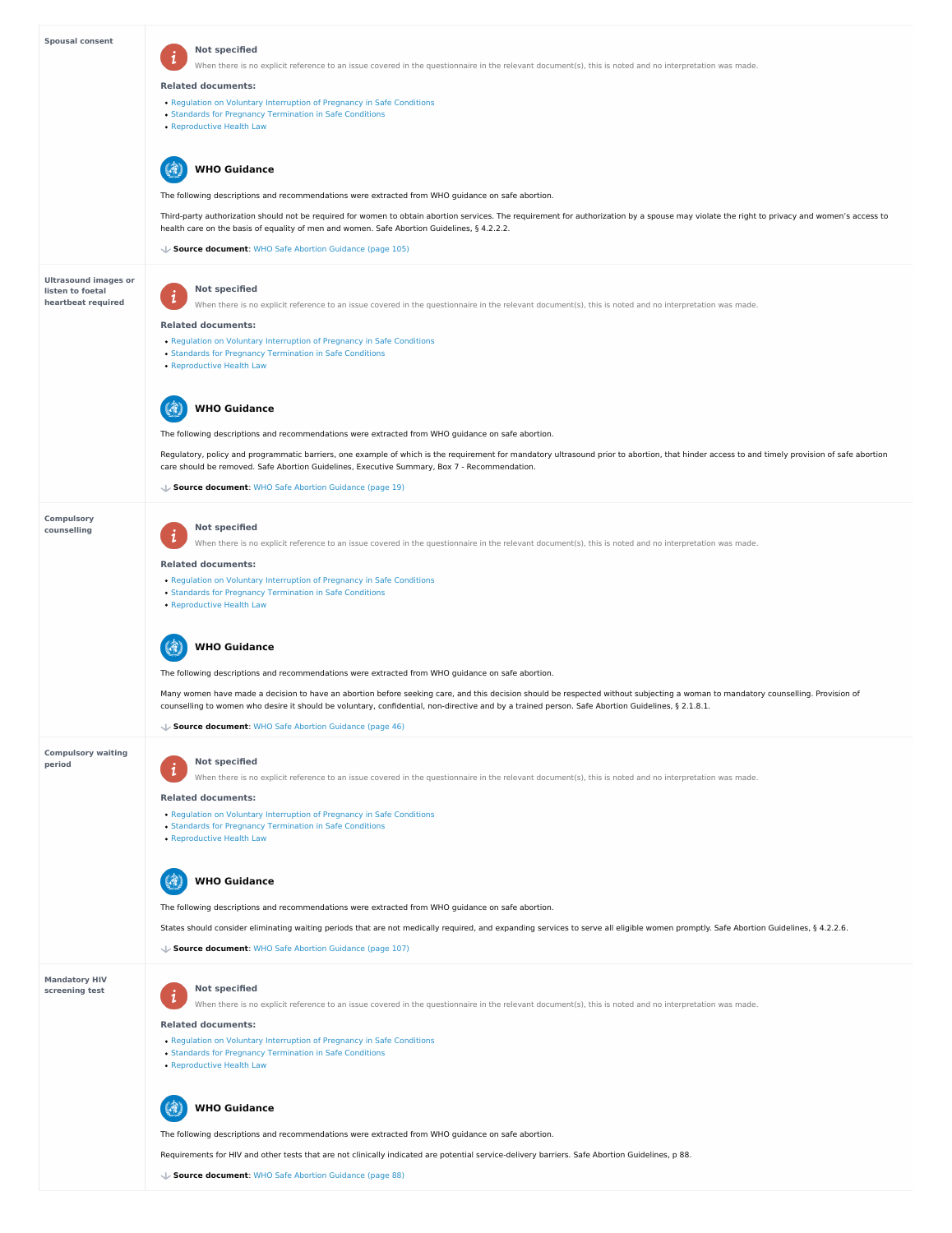# Clinical and Service-delivery Aspects of Abortion Care

| <b>Other mandatory STI</b><br>screening tests                    | <b>Not specified</b><br>$\mathbf{i}$<br>When there is no explicit reference to an issue covered in the questionnaire in the relevant document(s), this is noted and no interpretation was made.<br><b>Related documents:</b><br>• Regulation on Voluntary Interruption of Pregnancy in Safe Conditions<br>• Standards for Pregnancy Termination in Safe Conditions<br>• Reproductive Health Law<br><b>WHO Guidance</b><br>The following descriptions and recommendations were extracted from WHO guidance on safe abortion.<br>Requirements for HIV and other tests that are not clinically indicated are potential service-delivery barriers. Safe Abortion Guidelines, p 88.<br>↓ Source document: WHO Safe Abortion Guidance (page 88)                                                                                                                                                                                                                                                                                                                                                                                                                                           |
|------------------------------------------------------------------|-------------------------------------------------------------------------------------------------------------------------------------------------------------------------------------------------------------------------------------------------------------------------------------------------------------------------------------------------------------------------------------------------------------------------------------------------------------------------------------------------------------------------------------------------------------------------------------------------------------------------------------------------------------------------------------------------------------------------------------------------------------------------------------------------------------------------------------------------------------------------------------------------------------------------------------------------------------------------------------------------------------------------------------------------------------------------------------------------------------------------------------------------------------------------------------|
| <b>Prohibition of sex-</b><br>selective abortion                 | <b>Not specified</b><br>$\vert i\vert$<br>When there is no explicit reference to an issue covered in the questionnaire in the relevant document(s), this is noted and no interpretation was made.<br><b>Related documents:</b><br>• Regulation on Voluntary Interruption of Pregnancy in Safe Conditions<br>• Standards for Pregnancy Termination in Safe Conditions<br>• Reproductive Health Law<br><b>WHO Guidance</b><br>The following descriptions and recommendations were extracted from WHO guidance on safe abortion.<br>In situations where abortion is restricted for sex selection purposes, terminating a pregnancy for this reason is likely to involve an unsafe procedure carrying high risks. Any policies or<br>guidelines on the use of technology in obstetric and fetal medicine should take into account the need to ensure women's access to safe abortion and other services - efforts to manage or limit<br>sex selection should also not hamper or limit access to safe abortion services. Preventing gender-biased sex selection: an interagency statement, p 10 - Recommendation.<br>↓ Source document: Preventing Gender-Biased Sex Selection (page 17) |
| <b>Restrictions on</b><br>information provided<br>to the public  | No data found<br><b>WHO Guidance</b><br>The following descriptions and recommendations were extracted from WHO guidance on safe abortion.<br>States should refrain from limiting access to means of maintaining sexual and reproductive health, including censoring, withholding or intentionally misrepresenting health-related information.<br>Safe Abortion Guidelines, § 4.2.2.7.<br>Source document: WHO Safe Abortion Guidance (page 107)                                                                                                                                                                                                                                                                                                                                                                                                                                                                                                                                                                                                                                                                                                                                     |
| <b>Restrictions on</b><br>methods to detect sex<br>of the foetus | No data found<br><b>WHO Guidance</b><br>The following descriptions and recommendations were extracted from WHO guidance on safe abortion.<br>A woman is entitled to know the status of her pregnancy and to act on this information. Prenatal tests and other medical diagnostic services cannot legally be refused because the woman may<br>decide to terminate her pregnancy. Safe Abortion Guidelines, § 4.2.1.4.                                                                                                                                                                                                                                                                                                                                                                                                                                                                                                                                                                                                                                                                                                                                                                |

Standards and guidelines should be developed and updated with the intent of eliminating barriers to obtaining the highest attainable standard of sexual and reproductive health. Safe Abortion Guidelines, § 3.3. Standards and guidelines should cover: types of abortion service, where and by whom they can be provided; essential equipment, instruments, medications, supplies and facility capabilities; referral mechanisms; respect for women's informed decision-making, autonomy, confidentiality and privacy. Safe Abortion Guidelines, p. 63.

#### 3 **WHO Guidance**

**Source document**: WHO Safe Abortion [Guidance](https://abortion-policies.srhr.org/documents/reference/WHO-Safe-Abortion-Guidance-2012.pdf#page=103) (page 103)

**National guidelines for induced abortion** Yes, guidelines issued by the government

**Related documents:**

• Standards for Pregnancy [Termination](https://abortion-policies.srhr.org/documents/countries/02-Moldova-Standards-for-performing-abortions-in-safe-conditions-Ministry-of-Health-2011.pdf#page=1) in Safe Conditions (page 1)

The following descriptions and recommendations were extracted from WHO guidance on safe abortion.

**Source document**: WHO Safe Abortion [Guidance](https://abortion-policies.srhr.org/documents/reference/WHO-Safe-Abortion-Guidance-2012.pdf#page=75) (page 75)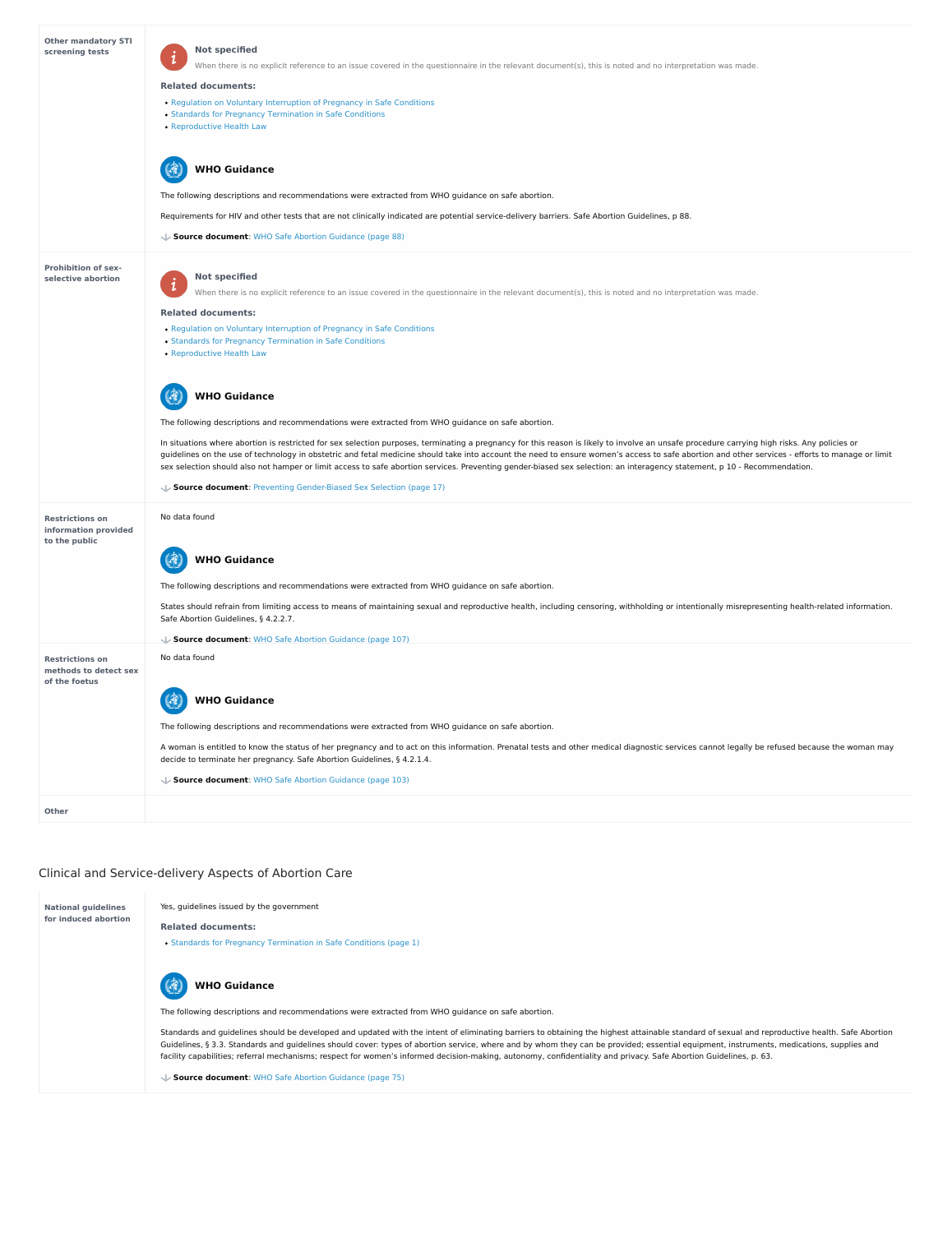#### **Methods allowed**

**Country recognized approval (mifepristone / mife misoprostol)**

#### **Vacuum aspiration**

### Yes (12 WEEKS)

- Regulation on Voluntary [Interruption](https://abortion-policies.srhr.org/documents/countries/01-MOLDOVA-REGULATION-VOLUNTARY-INTERRUPTION-OF-PREGNANCY-IN-SAFE-CONDITIONS-MINISTRY-OF-HEALTH-2010.pdf#page=5%0A) of Pregnancy in Safe Conditions (page 5)
- Standards for Pregnancy [Termination](https://abortion-policies.srhr.org/documents/countries/02-Moldova-Standards-for-performing-abortions-in-safe-conditions-Ministry-of-Health-2011.pdf#page=2) in Safe Conditions (page 2)

#### **Dilatation and evacuation**

Not specified

#### **Combination mifepristone-misoprostol**

Yes (21 WEEKS)

#### **Misoprostol only**

Yes (13-21 WEEKS)

• Standards for Pregnancy [Termination](https://abortion-policies.srhr.org/documents/countries/02-Moldova-Standards-for-performing-abortions-in-safe-conditions-Ministry-of-Health-2011.pdf#page=10) in Safe Conditions (page 10)

#### **Other (where provided)**

Dilation and Curettage (12 WEEKS)

Regulation on Voluntary [Interruption](https://abortion-policies.srhr.org/documents/countries/01-MOLDOVA-REGULATION-VOLUNTARY-INTERRUPTION-OF-PREGNANCY-IN-SAFE-CONDITIONS-MINISTRY-OF-HEALTH-2010.pdf) of Pregnancy in Safe Conditions

Standards for Pregnancy [Termination](https://abortion-policies.srhr.org/documents/countries/02-Moldova-Standards-for-performing-abortions-in-safe-conditions-Ministry-of-Health-2011.pdf) in Safe Conditions

Guidance is provided on the use of mifepristone-misoprostol for gestational ages up to 9 weeks and between 13 and 21 weeks.

• Regulation on Voluntary [Interruption](https://abortion-policies.srhr.org/documents/countries/01-MOLDOVA-REGULATION-VOLUNTARY-INTERRUPTION-OF-PREGNANCY-IN-SAFE-CONDITIONS-MINISTRY-OF-HEALTH-2010.pdf#page=5%0A) of Pregnancy in Safe Conditions (page 5)

• Standards for Pregnancy [Termination](https://abortion-policies.srhr.org/documents/countries/02-Moldova-Standards-for-performing-abortions-in-safe-conditions-Ministry-of-Health-2011.pdf#page=8%0A) in Safe Conditions (page 8)

Vacuum aspiration is the recommended technique of surgical abortion for pregnancies of up to 12 to 14 weeks of gestation. The procedure should not be routinely completed by dilatation and sharp curettage (D&C). Safe Abortion Guidelines, Executive Summary, Box 1- Recommendation.

Dilation and curettage is specified but not recommended.

• Standards for Pregnancy [Termination](https://abortion-policies.srhr.org/documents/countries/02-Moldova-Standards-for-performing-abortions-in-safe-conditions-Ministry-of-Health-2011.pdf#page=4%0A) in Safe Conditions (page 4)

The following descriptions and recommendations were extracted from WHO guidance on safe abortion.

Dilatation and evacuation (D&E) and medical methods (mifepristone and misoprostol; misoprostol alone) are both recommended methods for abortion for gestations over 12 to 14 weeks. Safe Abortion Guidelines, Executive Summary, Box 3- Recommendation.

#### 4 **WHO Guidance**

The recommended method for medical abortion is mifepristone followed by misoprostol (regimen differs by gestational age). Safe Abortion Guidelines, Executive Summary, Box 2- Recommendation.

#### **Source document**: WHO Safe Abortion [Guidance](https://abortion-policies.srhr.org/documents/reference/WHO-Safe-Abortion-Guidance-2012.pdf#page=123) (page 123)

**Source document**: WHO Safe Abortion [Guidance](https://abortion-policies.srhr.org/documents/reference/WHO-Safe-Abortion-Guidance-2012.pdf#page=123) (page 123)

Where mifepristone is not available, the recommended method for medical abortion is misoprostol (regimen differs by gestational age). Safe Abortion Guidelines, Executive Summary, Box 2- Recommendation.

#### **Source document**: WHO Safe Abortion [Guidance](https://abortion-policies.srhr.org/documents/reference/WHO-Safe-Abortion-Guidance-2012.pdf#page=13) (page 13)



**Source document**: WHO Safe Abortion [Guidance](https://abortion-policies.srhr.org/documents/reference/WHO-Safe-Abortion-Guidance-2012.pdf#page=14) (page 14)

Yes

 $\mathbf{i}$ 

#### **Related documents:**

Marketing [Authorization](https://abortion-policies.srhr.org/documents/countries/05-Moldova-Registration-Certificate-Medabon-Medicines-and-Medical-Devices-Agency-and-Ministry-of-Health-2014.pdf#page=1) of Medicinal Product (page 1)

#### **Pharmacy selling or distribution**



### **Not specified**

When there is no explicit reference to an issue covered in the questionnaire in the relevant document(s), this is noted and no interpretation was made.

Marketing [Authorization](https://abortion-policies.srhr.org/documents/countries/05-Moldova-Registration-Certificate-Medabon-Medicines-and-Medical-Devices-Agency-and-Ministry-of-Health-2014.pdf) of Medicinal Product

The following descriptions and recommendations were extracted from WHO guidance on safe abortion.

The combination of mifepristone and misoprostol for medical abortion is included on the WHO model list of essential medicines. Safe Abortion Guidelines, § 2.2.5

Chemists/pharmacists can help women avoid unintended pregnancy through provision of accurate contraceptive information, pregnancy tests, contraceptive methods and referral to safe abortion services. Safe Abortion Guidelines, § 3.3.1.1.

**Source document**: WHO Safe Abortion [Guidance](https://abortion-policies.srhr.org/documents/reference/WHO-Safe-Abortion-Guidance-2012.pdf#page=54) (page 54)

**Source document**: WHO Safe Abortion [Guidance](https://abortion-policies.srhr.org/documents/reference/WHO-Safe-Abortion-Guidance-2012.pdf#page=13) (page 13)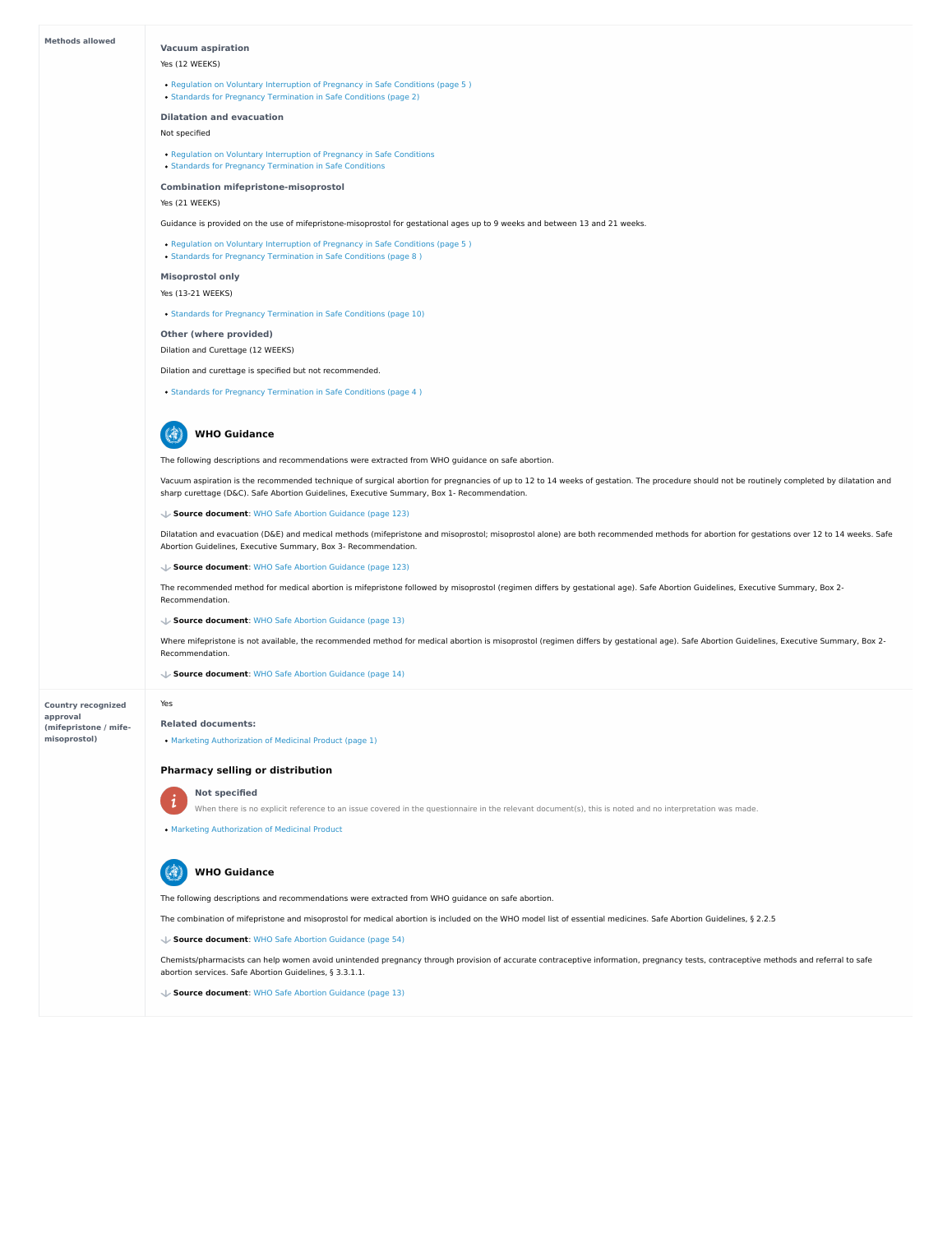| <b>Country recognized</b><br>approval<br>(misoprostol) | Yes, for gynaecological indications<br><b>Related documents:</b><br>• Essential Medicines List, 2011 (page 26)                                                                                                                      |
|--------------------------------------------------------|-------------------------------------------------------------------------------------------------------------------------------------------------------------------------------------------------------------------------------------|
|                                                        | Misoprostol allowed to be sold or distributed by pharmacies or drug stores                                                                                                                                                          |
|                                                        | <b>Not specified</b><br>$\mathbf{i}$<br>When there is no explicit reference to an issue covered in the questionnaire in the relevant document(s), this is noted and no interpretation was made.<br>• Essential Medicines List, 2011 |
|                                                        | <b>WHO Guidance</b>                                                                                                                                                                                                                 |
|                                                        | The following descriptions and recommendations were extracted from WHO guidance on safe abortion.                                                                                                                                   |
|                                                        | The combination of mifepristone and misoprostol for medical abortion is included on the WHO model list of essential medicines. Safe Abortion Guidelines, § 2.2.5                                                                    |
|                                                        | Source document: WHO Safe Abortion Guidance (page 54)                                                                                                                                                                               |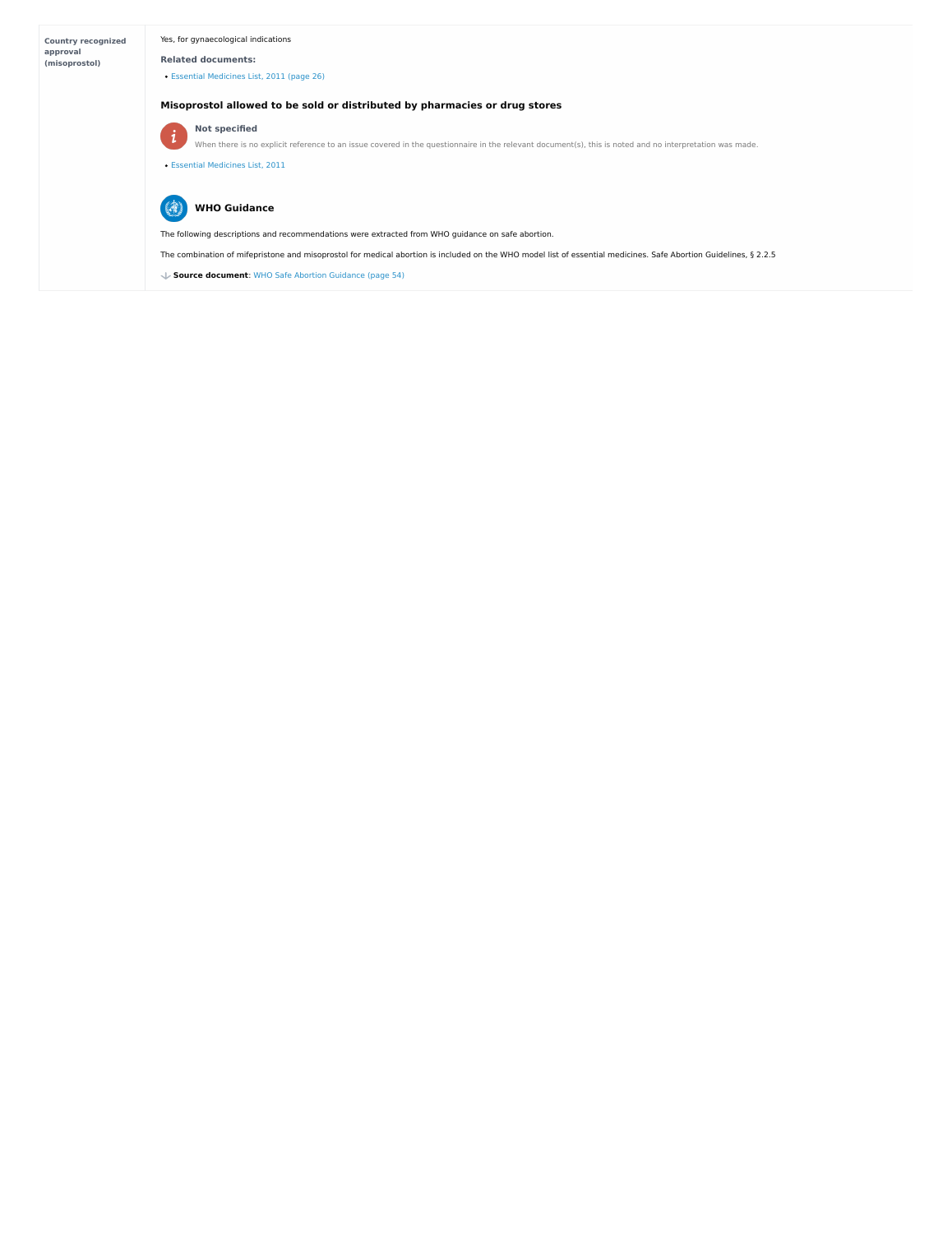**National guidelines**

### **for post-abortion care**

#### **Related documents:**

• Regulation on Voluntary [Interruption](https://abortion-policies.srhr.org/documents/countries/01-MOLDOVA-REGULATION-VOLUNTARY-INTERRUPTION-OF-PREGNANCY-IN-SAFE-CONDITIONS-MINISTRY-OF-HEALTH-2010.pdf#page=3%0A) of Pregnancy in Safe Conditions (page 3)

#### **Primary health-care centres**

Yes

**Secondary (district-level) health-care facilities**

Yes

**Specialized abortion care public facilities**

Not specified

• Regulation on Voluntary [Interruption](https://abortion-policies.srhr.org/documents/countries/01-MOLDOVA-REGULATION-VOLUNTARY-INTERRUPTION-OF-PREGNANCY-IN-SAFE-CONDITIONS-MINISTRY-OF-HEALTH-2010.pdf) of Pregnancy in Safe Conditions

**Private health-care centres or clinics**

Yes

**NGO health-care centres or clinics**

Not specified

#### **Other (if applicable)**

Women's Health Centers, consultative sections of Perinatal Care Centres and the Reproductive Health section of the National Center for Reproductive Health and Medical Genetics

• Regulation on Voluntary [Interruption](https://abortion-policies.srhr.org/documents/countries/01-MOLDOVA-REGULATION-VOLUNTARY-INTERRUPTION-OF-PREGNANCY-IN-SAFE-CONDITIONS-MINISTRY-OF-HEALTH-2010.pdf#page=3) of Pregnancy in Safe Conditions (page 3)

Abortion during the first nine weeks without associated pathology is performed in the Territorial Medical Associations, Women's Health Centers, consultative sections of Perinatal Care Centres and the Reproductive Health section of the National Center for Reproductive Health and Medical Genetics (30). Abortion by manual or electric vacuum aspiration during the first 10 weeks without associated pathology is performed in the National Center for Reproductive Health and Medical Genetics (31). Abortion in weeks 10 to 12 can also be performed in the gynaecological and obstetric ward of specialised hospitals (32). Abortion during the first 12 weeks with associated pathology (major risk to the patient) and in patients aged under 16 (regardless of the presence or not of associated pathology) is performed only in health care facility that provide specialized care (gynecology or obstetrics wards) (33). After 12 weeks, abortion is to be provided in medical institutions offering specialised hospital care (40).

Abortion can be carried out in private health care facilities before 12 weeks of gestation. After 12 weeks abortion can only be carried out in public health care facilities.

• Regulation on Voluntary [Interruption](https://abortion-policies.srhr.org/documents/countries/01-MOLDOVA-REGULATION-VOLUNTARY-INTERRUPTION-OF-PREGNANCY-IN-SAFE-CONDITIONS-MINISTRY-OF-HEALTH-2010.pdf#page=5%0A) of Pregnancy in Safe Conditions (page 5)

Abortion during the first nine weeks without associated pathology is performed in the Territorial Medical Associations, Women's Health Centers, consultative sections of Perinatal Care Centres and the Reproductive Health section of the National Center for Reproductive Health and Medical Genetics (30). Abortion by manual or electric vacuum aspiration during the first 10 weeks without associated pathology is performed in the National Center for Reproductive Health and Medical Genetics (31). Abortion in weeks 10 to 12 can also be performed in the gynaecological and obstetric ward of specialised hospitals (32). Abortion during the first 12 weeks with associated pathology (major risk to the patient) and in patients aged under 16 (regardless of the presence or not of associated pathology) is performed only in health care facility that provide specialized care (gynecology or obstetrics wards) (33). After 12 weeks, abortion is to be provided in medical institutions offering specialised hospital care (40).

Abortion can be carried out in private health care facilities before 12 weeks of gestation. After 12 weeks abortion can only be carried out in public health care facilities.

• Regulation on Voluntary [Interruption](https://abortion-policies.srhr.org/documents/countries/01-MOLDOVA-REGULATION-VOLUNTARY-INTERRUPTION-OF-PREGNANCY-IN-SAFE-CONDITIONS-MINISTRY-OF-HEALTH-2010.pdf#page=5%0A) of Pregnancy in Safe Conditions (page 5)

Abortion during the first nine weeks without associated pathology is performed in the Territorial Medical Associations, Women's Health Centers, consultative sections of Perinatal Care Centres and the Reproductive Health section of the National Center for Reproductive Health and Medical Genetics (30). Abortion by manual or electric vacuum aspiration during the first 10 weeks without associated pathology is performed in the National Center for Reproductive Health and Medical Genetics (31). Abortion in weeks 10 to 12 can also be performed in the gynaecological and obstetric ward of specialised hospitals (32). Abortion during the first 12 weeks with associated pathology (major risk to the patient) and in patients aged under 16 (regardless of the presence or not of associated pathology) is performed only in health care facility that provide specialized care (gynecology or obstetrics wards) (33). After 12 weeks, abortion is to be provided in medical institutions offering specialised hospital care (40).

Abortion can be carried out in private health care facilities before 12 weeks of gestation. After 12 weeks abortion can only be carried out in public health care facilities.

• Regulation on Voluntary [Interruption](https://abortion-policies.srhr.org/documents/countries/01-MOLDOVA-REGULATION-VOLUNTARY-INTERRUPTION-OF-PREGNANCY-IN-SAFE-CONDITIONS-MINISTRY-OF-HEALTH-2010.pdf#page=3%0A) of Pregnancy in Safe Conditions (page 3)

Regulation on Voluntary [Interruption](https://abortion-policies.srhr.org/documents/countries/01-MOLDOVA-REGULATION-VOLUNTARY-INTERRUPTION-OF-PREGNANCY-IN-SAFE-CONDITIONS-MINISTRY-OF-HEALTH-2010.pdf) of Pregnancy in Safe Conditions

The following descriptions and recommendations were extracted from WHO guidance on safe abortion.

Abortion services should be available at primary-care level, with referral systems in place for all required higher-level care. Safe Abortion Guidelines, Executive Summary, Box 6- Recommendation.

**WHO Guidance**

#### **Source document**: WHO Safe Abortion [Guidance](https://abortion-policies.srhr.org/documents/reference/WHO-Safe-Abortion-Guidance-2012.pdf#page=18) (page 18)

Abortion during the first nine weeks without associated pathology is performed in the Territorial Medical Associations, Women's Health Centers, consultative sections of Perinatal Care Centres and the Reproductive Health section of the National Center for Reproductive Health and Medical Genetics (30). Abortion by manual or electric vacuum aspiration during the first 10 weeks without associated pathology is performed in the National Center for Reproductive Health and Medical Genetics (31). Abortion in weeks 10 to 12 can also be performed in the gynaecological and obstetric ward of specialised hospitals (32). Abortion during the first 12 weeks with associated pathology (major risk to the patient) and in patients aged under 16 (regardless of the presence or not of associated pathology) is performed only in health care facility that provide specialized care (gynecology or obstetrics wards) (33). After 12 weeks, abortion is to be provided in medical institutions offering specialised hospital care (40).

Abortion can be carried out in private health care facilities before 12 weeks of gestation. After 12 weeks abortion can only be carried out in public health care facilities.

### **Additional notes**

Yes, guidelines issued by the government

#### **Related documents:**

• Standards for Pregnancy [Termination](https://abortion-policies.srhr.org/documents/countries/02-Moldova-Standards-for-performing-abortions-in-safe-conditions-Ministry-of-Health-2011.pdf#page=1) in Safe Conditions (page 1)



The following descriptions and recommendations were extracted from WHO guidance on safe abortion.

Standards and guidelines should be developed and updated with the intent of eliminating barriers to obtaining the highest attainable standard of sexual and reproductive health. Safe Abortion Guidelines, § 3.3. Standards and guidelines should cover: types of abortion service, where and by whom they can be provided; essential equipment, instruments, medications, supplies and facility capabilities; referral mechanisms; respect for women's informed decision-making, autonomy, confidentiality and privacy. Safe Abortion Guidelines, p. 63.

# **WHO Guidance**

**Source document**: WHO Safe Abortion [Guidance](https://abortion-policies.srhr.org/documents/reference/WHO-Safe-Abortion-Guidance-2012.pdf#page=75) (page 75)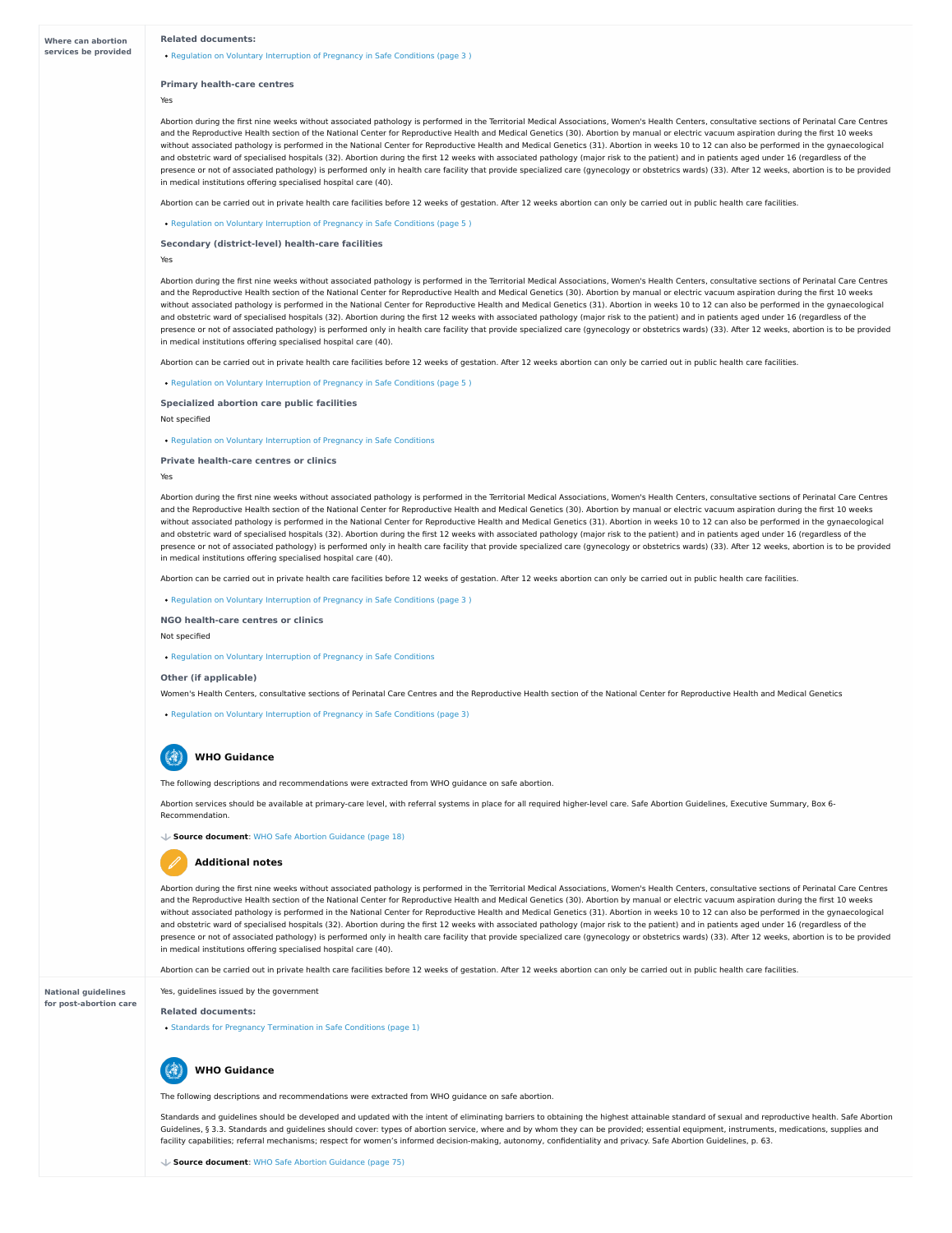| <b>Where can post</b><br>abortion care services | <b>Primary health-care centres</b>                                                                                                                                                                             |
|-------------------------------------------------|----------------------------------------------------------------------------------------------------------------------------------------------------------------------------------------------------------------|
| be provided                                     | Yes                                                                                                                                                                                                            |
|                                                 | • Regulation on Voluntary Interruption of Pregnancy in Safe Conditions (page 3)                                                                                                                                |
|                                                 | <b>Secondary (district-level) health-care facilities</b>                                                                                                                                                       |
|                                                 | Yes                                                                                                                                                                                                            |
|                                                 | • Regulation on Voluntary Interruption of Pregnancy in Safe Conditions (page 3)                                                                                                                                |
|                                                 | <b>Specialized abortion care public facilities</b>                                                                                                                                                             |
|                                                 | Not specified                                                                                                                                                                                                  |
|                                                 | • Regulation on Voluntary Interruption of Pregnancy in Safe Conditions                                                                                                                                         |
|                                                 | <b>Private health-care centres or clinics</b>                                                                                                                                                                  |
|                                                 | Yes                                                                                                                                                                                                            |
|                                                 | • Regulation on Voluntary Interruption of Pregnancy in Safe Conditions (page 3)                                                                                                                                |
|                                                 | NGO health-care centres or clinics                                                                                                                                                                             |
|                                                 | Not specified                                                                                                                                                                                                  |
|                                                 | • Regulation on Voluntary Interruption of Pregnancy in Safe Conditions                                                                                                                                         |
|                                                 | <b>Other (if applicable)</b>                                                                                                                                                                                   |
|                                                 | Women's Health Centers, consultative sections of Perinatal Care Centres and the Reproductive Health section of the National Center for Reproductive Health and Medical Genetics                                |
|                                                 | • Regulation on Voluntary Interruption of Pregnancy in Safe Conditions (page 3)                                                                                                                                |
|                                                 |                                                                                                                                                                                                                |
|                                                 | <b>WHO Guidance</b>                                                                                                                                                                                            |
|                                                 | The following descriptions and recommendations were extracted from WHO guidance on safe abortion.                                                                                                              |
|                                                 | The facilities and skills required to manage most abortion complications are similar to those needed to care for women who have had a spontaneous abortion (miscarriage). Safe Abortion<br>Guidelines § 2.2.6. |
|                                                 | ↓ Source document: WHO Safe Abortion Guidance (page 57)                                                                                                                                                        |
| <b>Contraception</b>                            | Yes                                                                                                                                                                                                            |
| included in post-<br>abortion care              | <b>Related documents:</b>                                                                                                                                                                                      |
|                                                 | • Regulation on Voluntary Interruption of Pregnancy in Safe Conditions (page 5)                                                                                                                                |
|                                                 |                                                                                                                                                                                                                |
|                                                 | <b>WHO Guidance</b>                                                                                                                                                                                            |
|                                                 | The following descriptions and recommendations were extracted from WHO guidance on safe abortion.                                                                                                              |
|                                                 | All women should receive contraceptive information and be offered counselling for and methods of post-abortion contraception, including emergency contraception, before leaving the health-                    |
|                                                 | care facility. Safe Abortion Guidelines, § 2.3.                                                                                                                                                                |
|                                                 | ↓ Source document: WHO Safe Abortion Guidance (page 62)                                                                                                                                                        |
| <b>Insurance to offset</b>                      | Yes                                                                                                                                                                                                            |
| end user costs                                  | <b>Related documents:</b>                                                                                                                                                                                      |
|                                                 | • Reproductive Health Law (page 1)                                                                                                                                                                             |
|                                                 | <b>Induced abortion for all women</b>                                                                                                                                                                          |
|                                                 |                                                                                                                                                                                                                |

Yes

**Induced abortion for poor women only**

No

**Abortion complications**

Not specified

**Private health coverage**

**Other (if applicable)**

[Reproductive](https://abortion-policies.srhr.org/documents/countries/03-Moldova-Law-on-Reproductive-Health-Republic-of-Moldova-2012.pdf#page=1) Health Law (page 1)

[Reproductive](https://abortion-policies.srhr.org/documents/countries/03-Moldova-Law-on-Reproductive-Health-Republic-of-Moldova-2012.pdf#page=1) Health Law (page 1)

[Reproductive](https://abortion-policies.srhr.org/documents/countries/03-Moldova-Law-on-Reproductive-Health-Republic-of-Moldova-2012.pdf) Health Law

No data found

The following descriptions and recommendations were extracted from WHO guidance on safe abortion.

Financing of abortion services should take into account costs to the health system while ensuring that services are affordable and readily available to all women who need them. Safe Abortion Guidelines, Executive Summary, Box 6 - Recommendation. Abortion services should be mandated for coverage under insurance plans; women should never be denied or delayed because of the inability to pay. Safe Abortion Guidelines, § 3.6.2.



**Source document**: WHO Safe Abortion [Guidance](https://abortion-policies.srhr.org/documents/reference/WHO-Safe-Abortion-Guidance-2012.pdf#page=18) (page 18)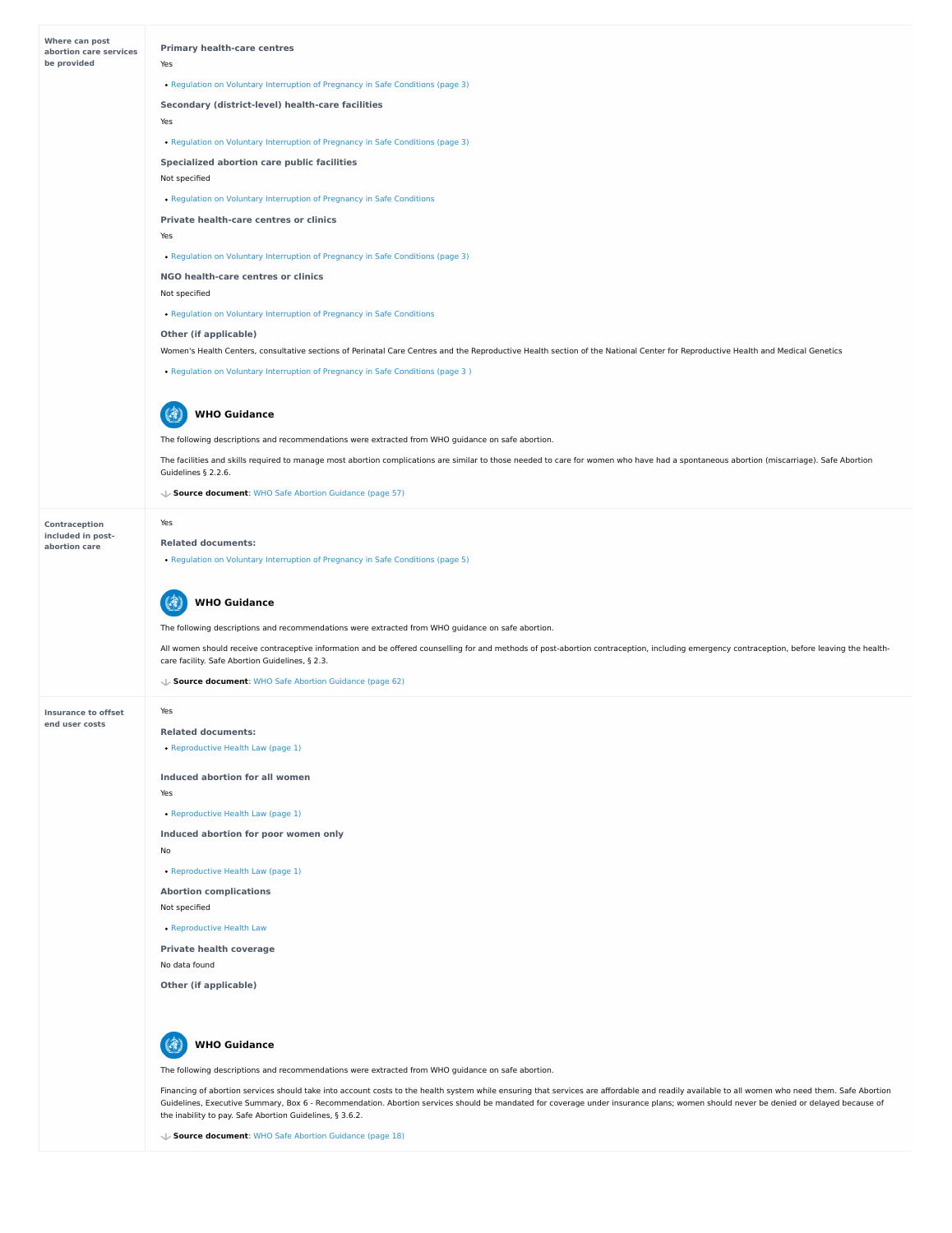# Conscientious Objection

| Who can provide<br>abortion services     | <b>Related documents:</b><br>• Regulation on Voluntary Interruption of Pregnancy in Safe Conditions (page 3)                                                                                                                                                                                                           |
|------------------------------------------|------------------------------------------------------------------------------------------------------------------------------------------------------------------------------------------------------------------------------------------------------------------------------------------------------------------------|
|                                          |                                                                                                                                                                                                                                                                                                                        |
|                                          | <b>Nurse</b><br>No                                                                                                                                                                                                                                                                                                     |
|                                          | • Regulation on Voluntary Interruption of Pregnancy in Safe Conditions (page 3)                                                                                                                                                                                                                                        |
|                                          | Midwife/nurse-midwife                                                                                                                                                                                                                                                                                                  |
|                                          | No                                                                                                                                                                                                                                                                                                                     |
|                                          | • Regulation on Voluntary Interruption of Pregnancy in Safe Conditions (page 3)                                                                                                                                                                                                                                        |
|                                          | <b>Doctor (specialty not specified)</b>                                                                                                                                                                                                                                                                                |
|                                          | No                                                                                                                                                                                                                                                                                                                     |
|                                          | • Regulation on Voluntary Interruption of Pregnancy in Safe Conditions (page 3)                                                                                                                                                                                                                                        |
|                                          | <b>Specialist doctor, including OB/GYN</b>                                                                                                                                                                                                                                                                             |
|                                          | Yes                                                                                                                                                                                                                                                                                                                    |
|                                          | • Regulation on Voluntary Interruption of Pregnancy in Safe Conditions (page 3)                                                                                                                                                                                                                                        |
|                                          | <b>Other (if applicable)</b>                                                                                                                                                                                                                                                                                           |
|                                          | Residents in obstetrics and gynecology can perform voluntary interruption of pregnancy under the supervision of those responsible for their training.                                                                                                                                                                  |
|                                          | • Regulation on Voluntary Interruption of Pregnancy in Safe Conditions (page 3)                                                                                                                                                                                                                                        |
|                                          | <b>WHO Guidance</b>                                                                                                                                                                                                                                                                                                    |
|                                          | The following descriptions and recommendations were extracted from WHO guidance on safe abortion.                                                                                                                                                                                                                      |
|                                          | Subject to gestational age and method, abortion care can be safely provided by any properly trained health-care provider, including specialist doctors, non-specialist doctors; associate and<br>advanced associate clinicians; midwives; and nurses. Health Worker Roles in Safe Abortion Care, p 33- Recommendation. |
|                                          | Source document: Health Worker Roles in Safe Abortion Care and Post-Abortion Contraception (page 33)                                                                                                                                                                                                                   |
| <b>Extra facility/provider</b>           |                                                                                                                                                                                                                                                                                                                        |
|                                          | Referral linkages to a higher-level facility                                                                                                                                                                                                                                                                           |
| requirements for<br>delivery of abortion | Not specified                                                                                                                                                                                                                                                                                                          |
| services                                 | • Regulation on Voluntary Interruption of Pregnancy in Safe Conditions<br>• Standards for Pregnancy Termination in Safe Conditions                                                                                                                                                                                     |
|                                          | Availability of a specialist doctor, including OB/GYN                                                                                                                                                                                                                                                                  |
|                                          | Yes                                                                                                                                                                                                                                                                                                                    |
|                                          | • Regulation on Voluntary Interruption of Pregnancy in Safe Conditions (page 3)<br>• Standards for Pregnancy Termination in Safe Conditions (page 1)                                                                                                                                                                   |
|                                          | <b>Minimum number of beds</b>                                                                                                                                                                                                                                                                                          |
|                                          | Not specified                                                                                                                                                                                                                                                                                                          |
|                                          | • Regulation on Voluntary Interruption of Pregnancy in Safe Conditions<br>• Standards for Pregnancy Termination in Safe Conditions                                                                                                                                                                                     |

(2) **WHO Guidance**

The following descriptions and recommendations were extracted from WHO guidance on safe abortion.

Abortion facilities within both the public and private sectors should be available at all levels of the health system, with appropriate referral mechanisms between facilities. Safe Abortion Guidelines, § 3.3.1.

**Source document**: WHO Safe Abortion [Guidance](https://abortion-policies.srhr.org/documents/reference/WHO-Safe-Abortion-Guidance-2012.pdf#page=75) (page 75)

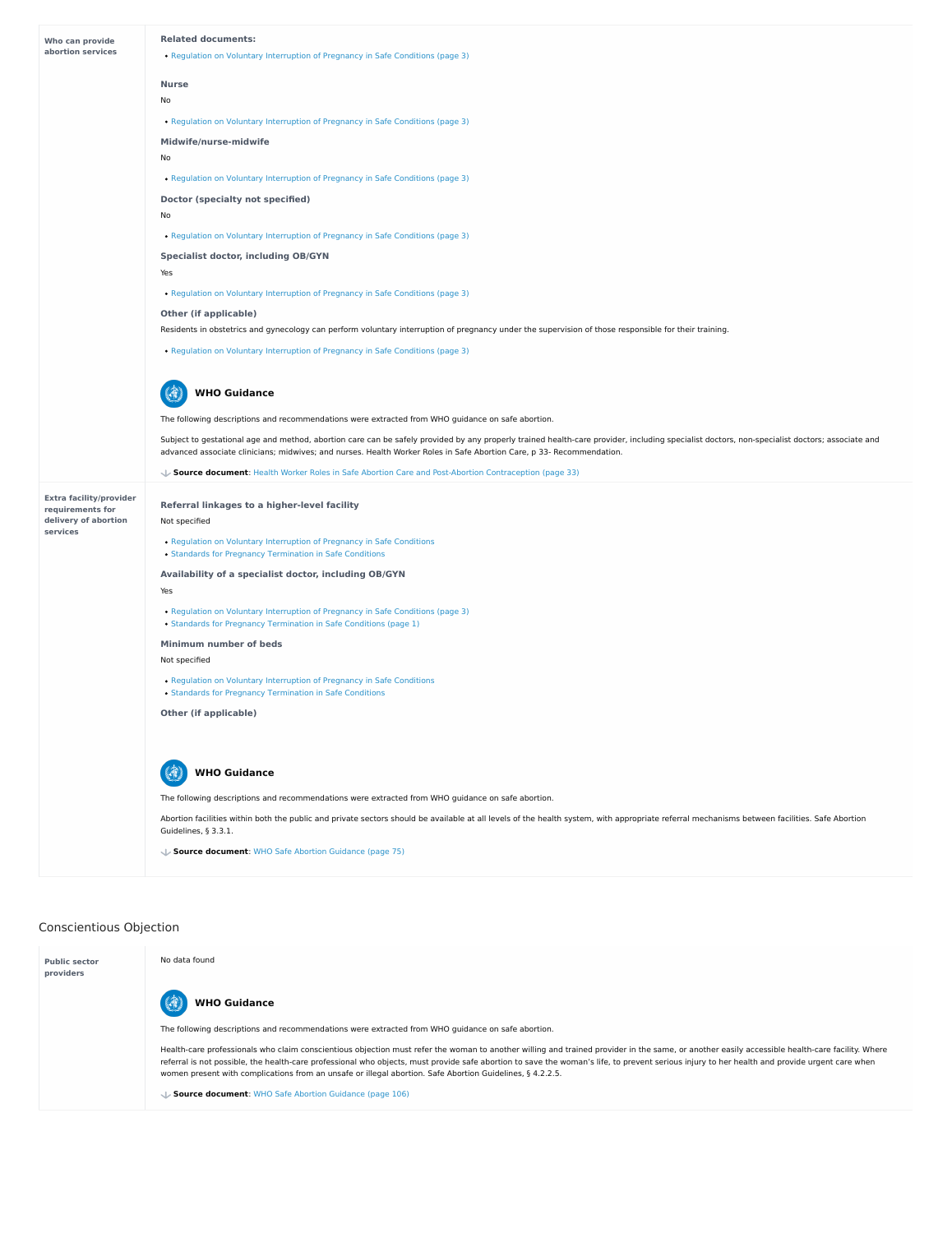# Indicators

| <b>Private sector</b><br>providers                  | No data found                                                                                                                                                                                                                                                                                                                                                                                                                                                                                                |
|-----------------------------------------------------|--------------------------------------------------------------------------------------------------------------------------------------------------------------------------------------------------------------------------------------------------------------------------------------------------------------------------------------------------------------------------------------------------------------------------------------------------------------------------------------------------------------|
|                                                     | <b>WHO Guidance</b>                                                                                                                                                                                                                                                                                                                                                                                                                                                                                          |
|                                                     | The following descriptions and recommendations were extracted from WHO guidance on safe abortion.                                                                                                                                                                                                                                                                                                                                                                                                            |
|                                                     | Health-care professionals who claim conscientious objection must refer the woman to another willing and trained provider in the same, or another easily accessible health-care facility. Where<br>referral is not possible, the health-care professional who objects, must provide safe abortion to save the woman's life, to prevent serious injury to her health and provide urgent care when<br>women present with complications from an unsafe or illegal abortion. Safe Abortion Guidelines, § 4.2.2.5. |
|                                                     | ↓ Source document: WHO Safe Abortion Guidance (page 106)                                                                                                                                                                                                                                                                                                                                                                                                                                                     |
| <b>Provider type not</b><br>specified               | No data found                                                                                                                                                                                                                                                                                                                                                                                                                                                                                                |
|                                                     | <b>WHO Guidance</b>                                                                                                                                                                                                                                                                                                                                                                                                                                                                                          |
|                                                     | The following descriptions and recommendations were extracted from WHO guidance on safe abortion.                                                                                                                                                                                                                                                                                                                                                                                                            |
|                                                     | Health-care professionals who claim conscientious objection must refer the woman to another willing and trained provider in the same, or another easily accessible health-care facility. Where<br>referral is not possible, the health-care professional who objects, must provide safe abortion to save the woman's life, to prevent serious injury to her health and provide urgent care when<br>women present with complications from an unsafe or illegal abortion. Safe Abortion Guidelines, § 4.2.2.5. |
|                                                     | ↓ Source document: WHO Safe Abortion Guidance (page 106)                                                                                                                                                                                                                                                                                                                                                                                                                                                     |
| <b>Neither Type of</b><br><b>Provider Permitted</b> | No data found                                                                                                                                                                                                                                                                                                                                                                                                                                                                                                |
|                                                     | 10 Guidance                                                                                                                                                                                                                                                                                                                                                                                                                                                                                                  |
|                                                     | The following descriptions and recommendations were extracted from WHO guidance on safe abortion.                                                                                                                                                                                                                                                                                                                                                                                                            |
|                                                     | Health-care professionals who claim conscientious objection must refer the woman to another willing and trained provider in the same, or another easily accessible health-care facility. Where<br>referral is not possible, the health-care professional who objects, must provide safe abortion to save the woman's life, to prevent serious injury to her health and provide urgent care when<br>women present with complications from an unsafe or illegal abortion. Safe Abortion Guidelines, § 4.2.2.5. |
|                                                     | ↓ Source document: WHO Safe Abortion Guidance (page 106)                                                                                                                                                                                                                                                                                                                                                                                                                                                     |
| <b>Public facilities</b>                            | No data found                                                                                                                                                                                                                                                                                                                                                                                                                                                                                                |
|                                                     | <b>WHO Guidance</b>                                                                                                                                                                                                                                                                                                                                                                                                                                                                                          |
|                                                     | The following descriptions and recommendations were extracted from WHO guidance on safe abortion.                                                                                                                                                                                                                                                                                                                                                                                                            |
|                                                     | The respect, protection and fulfilment of human rights require that governments ensure abortion services, that are allowable by law, are accessible in practice. Safe Abortion Guidelines, §<br>4.2.2.5.                                                                                                                                                                                                                                                                                                     |
|                                                     | ↓ Source document: WHO Safe Abortion Guidance (page 106)                                                                                                                                                                                                                                                                                                                                                                                                                                                     |
| <b>Private facilities</b>                           | No data found                                                                                                                                                                                                                                                                                                                                                                                                                                                                                                |
|                                                     | <b>WHO Guidance</b>                                                                                                                                                                                                                                                                                                                                                                                                                                                                                          |
|                                                     | The following descriptions and recommendations were extracted from WHO guidance on safe abortion.                                                                                                                                                                                                                                                                                                                                                                                                            |
|                                                     | The respect, protection and fulfilment of human rights require that governments ensure abortion services, that are allowable by law, are accessible in practice. Safe Abortion Guidelines, §<br>4.2.2.5.                                                                                                                                                                                                                                                                                                     |

|                                                     | ↓ Source document: WHO Safe Abortion Guidance (page 106)                                                                                                                                                 |
|-----------------------------------------------------|----------------------------------------------------------------------------------------------------------------------------------------------------------------------------------------------------------|
| <b>Facility type not</b><br>specified               | No data found                                                                                                                                                                                            |
|                                                     | <b>WHO Guidance</b>                                                                                                                                                                                      |
|                                                     | The following descriptions and recommendations were extracted from WHO guidance on safe abortion.                                                                                                        |
|                                                     | The respect, protection and fulfilment of human rights require that governments ensure abortion services, that are allowable by law, are accessible in practice. Safe Abortion Guidelines, §<br>4.2.2.5. |
|                                                     | Source document: WHO Safe Abortion Guidance (page 106)                                                                                                                                                   |
| <b>Neither Type of</b><br><b>Facility Permitted</b> | No data found                                                                                                                                                                                            |
|                                                     | <b>WHO Guidance</b>                                                                                                                                                                                      |
|                                                     | The following descriptions and recommendations were extracted from WHO guidance on safe abortion.                                                                                                        |
|                                                     | The respect, protection and fulfilment of human rights require that governments ensure abortion services, that are allowable by law, are accessible in practice. Safe Abortion Guidelines, §<br>4.2.2.5. |
|                                                     | Source document: WHO Safe Abortion Guidance (page 106)                                                                                                                                                   |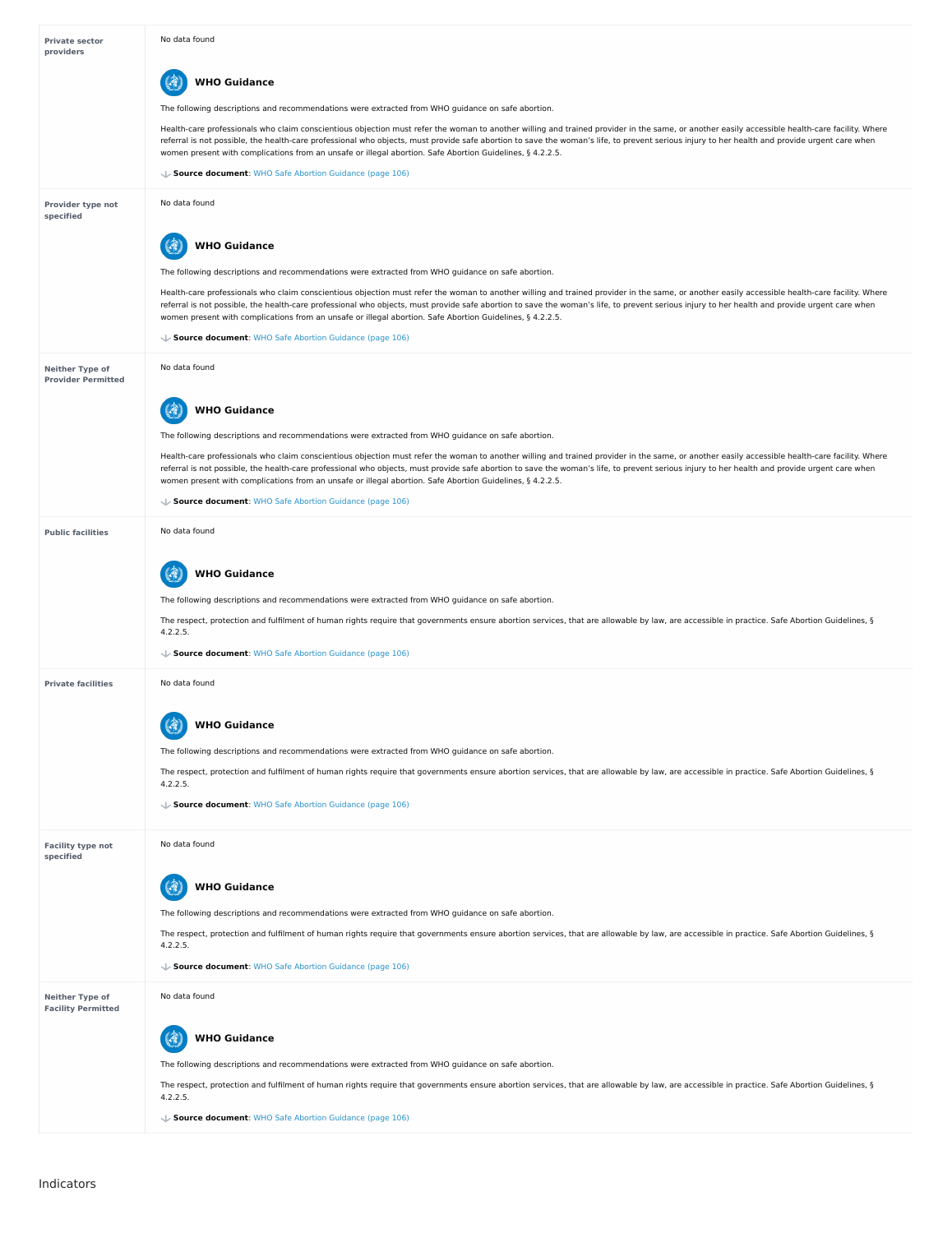Country specific information related to sexual and reproductive health indications. As data for the Sustainable Development Goal (SDG) indicators related to sexual and reproductive health become available, these will be provided, through periodic updates.

# Goal 1. End poverty in all its forms everywhere

| 1.1.1 Proportion of population below the international poverty line, by sex, age, employment status and geographical location (urban/rural)                                                                                                                 | No data        |  |
|-------------------------------------------------------------------------------------------------------------------------------------------------------------------------------------------------------------------------------------------------------------|----------------|--|
| 1.3.1 Proportion of population covered by social protection floors/systems, by sex, distinguishing children, unemployed persons, older persons,<br>persons with disabilities, pregnant women, newborns, work-injury victims and the poor and the vulnerable | No data        |  |
| 1.a.2 Proportion of total government spending on essential services (education, health and social protection)                                                                                                                                               | No data        |  |
| Goal 3. Ensure healthy lives and promote well-being for all at all ages                                                                                                                                                                                     |                |  |
| 3.1.1 Maternal mortality ratio                                                                                                                                                                                                                              | 19(2017)       |  |
| 3.1.2 Proportion of births attended by skilled health personnel                                                                                                                                                                                             | No data        |  |
| 3.7.1 Proportion of women of reproductive age (aged 15-49 years) who have their need for family planning satisfied with modern methods                                                                                                                      | No data        |  |
| 3.7.2 Adolescent birth rate (aged 10-14 years; aged 15-19 years) per 1,000 women in that age group                                                                                                                                                          | 22 (2015-2020) |  |
| 3.8.2 Number of people covered by health insurance or a public health system per 1,000 population                                                                                                                                                           | No data        |  |
| 3.c.1 Health worker density and distribution                                                                                                                                                                                                                | No data        |  |
| Goal 4. Ensure inclusive and equitable quality education and promote lifelong learning opportunities for all                                                                                                                                                |                |  |
| 4.1.1 Proportion of children and young people: (a) in grades 2/3; (b) at the end of primary; and (c) at the end of lower secondary achieving at<br>least a minimum proficiency level in (i) reading and (ii) mathematics, by sex                            | No data        |  |
| Goal 5. Achieve gender equality and empower all women and girls                                                                                                                                                                                             |                |  |
| 5.1.1 Whether or not legal frameworks are in place to promote, enforce and monitor equality and nondiscrimination on the basis of sex                                                                                                                       | No data        |  |

5.2.1 Proportion of ever-partnered women and girls aged 15 years and older subjected to physical, sexual or psychological violence by a

| s.z.i Froportion of ever-partnered women and girls aged 15 years and older subjected to physical, sexual or psychological violence by a<br>current or former intimate partner in the previous 12 months, by form of violence and by age | No data |
|-----------------------------------------------------------------------------------------------------------------------------------------------------------------------------------------------------------------------------------------|---------|
|                                                                                                                                                                                                                                         |         |
| 5.2.2 Proportion of women and girls aged 15 years and older subjected to sexual violence by persons other than an intimate partner in the<br>previous 12 months, by age and place of occurrence                                         | No data |
|                                                                                                                                                                                                                                         |         |
| 5.3.1 Proportion of women aged 20-24 years who were married or in a union before age 15 and before age 18                                                                                                                               | No data |
|                                                                                                                                                                                                                                         |         |
| 5.3.2 Proportion of girls and women aged 15-49 years who have undergone female genital mutilation/cutting, by age                                                                                                                       | No data |
|                                                                                                                                                                                                                                         |         |
| 5.6.1 Proportion of women aged 15-49 years who make their own informed decisions regarding sexual relations, contraceptive use and<br>reproductive health care                                                                          | No data |
|                                                                                                                                                                                                                                         |         |
| 5.6.2 Number of countries with laws and regulations that guarantee women aged 15-49 years access to sexual and reproductive health care,<br>information and education                                                                   | No data |
|                                                                                                                                                                                                                                         |         |
| 5.a.1 (a) Proportion of total agricultural population with ownership or secure rights over agricultural land, by sex; and (b) share of women<br>among owners or rights-bearers of agricultural land, by type of tenure                  | No data |
|                                                                                                                                                                                                                                         |         |
| 5.b.1 Proportion of individuals who own a mobile telephone, by sex                                                                                                                                                                      | No data |
|                                                                                                                                                                                                                                         |         |

Goal 8. Promote sustained, inclusive and sustainable economic growth, full and productive employment and decent work for all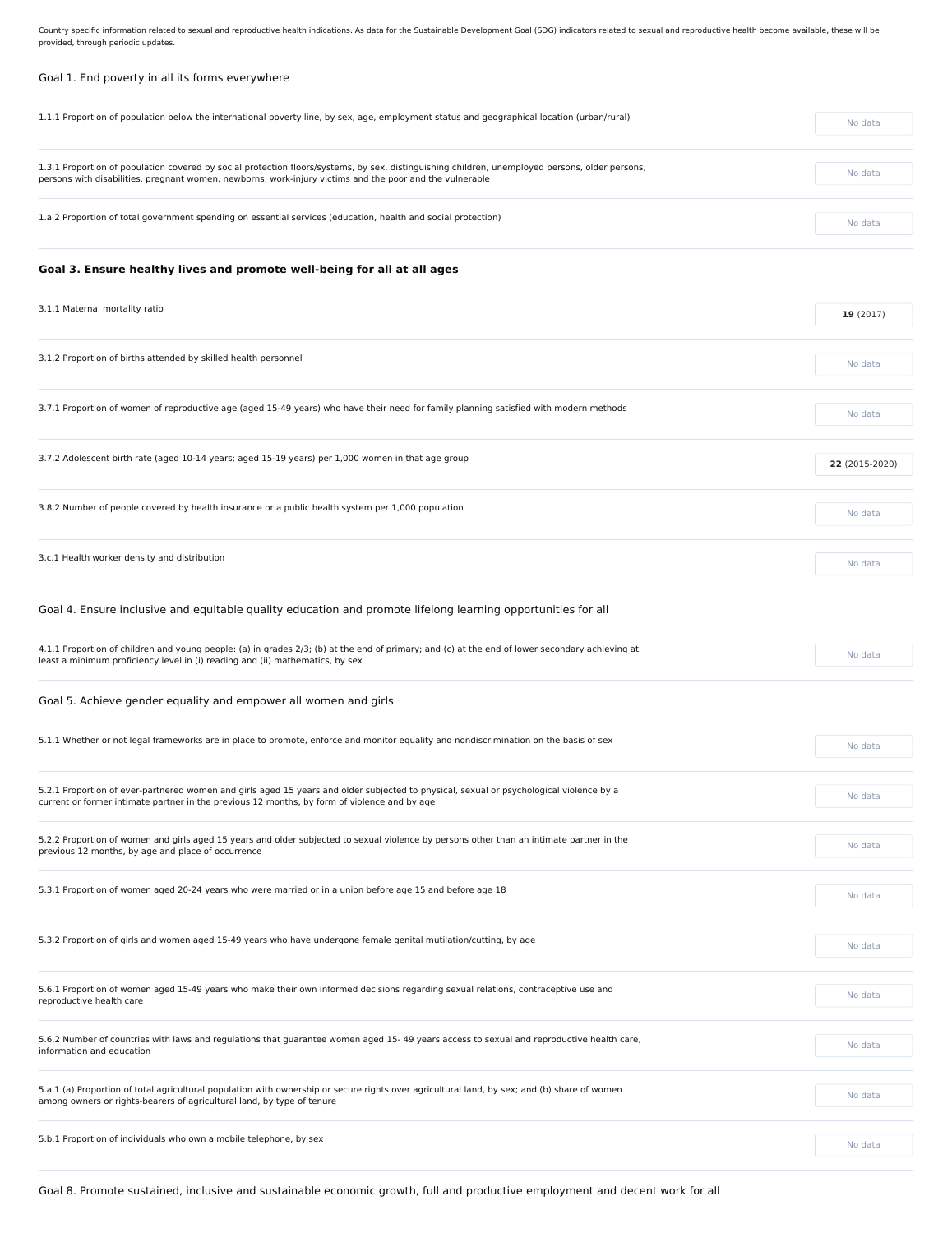Goal 10. Reduce inequality within and among countries

| 10.2.1 Proportion of people living below 50 per cent of median income, by age, sex and persons with disabilities                                                                                                                   | No data |
|------------------------------------------------------------------------------------------------------------------------------------------------------------------------------------------------------------------------------------|---------|
|                                                                                                                                                                                                                                    |         |
| 10.3.1 Proportion of the population reporting having personally felt discriminated against or harassed within the previous 12 months on the<br>basis of a ground of discrimination prohibited under international human rights law | No data |
|                                                                                                                                                                                                                                    |         |

Goal 16. Promote peaceful and inclusive societies for sustainable development, provide access to justice for all and build effective, accountable and inclusive institutions at all levels

| 16.1.3 Proportion of population subjected to physical, psychological or sexual violence in the previous 12 months                                                                                                                    |         |
|--------------------------------------------------------------------------------------------------------------------------------------------------------------------------------------------------------------------------------------|---------|
|                                                                                                                                                                                                                                      |         |
| 16.2.2 Number of victims of human trafficking per 100,000 population, by sex, age and form of exploitation                                                                                                                           | No data |
|                                                                                                                                                                                                                                      |         |
| 16.2.3 Proportion of young women and men aged 1829 years who experienced sexual violence by age 18                                                                                                                                   | No data |
|                                                                                                                                                                                                                                      |         |
| 16.3.1 Proportion of victims of violence in the previous 12 months who reported their victimization to competent authorities or other officially<br>recognized conflict resolution mechanisms                                        | No data |
|                                                                                                                                                                                                                                      |         |
| 16.5.1 Proportion of persons who had at least one contact with a public official and who paid a bribe to a public official, or were asked for a<br>bribe by those public officials, during the previous 12 months                    | No data |
| 16.6.1 Primary government expenditures as a proportion of original approved budget, by sector (or by budget codes or similar)                                                                                                        |         |
|                                                                                                                                                                                                                                      | No data |
|                                                                                                                                                                                                                                      |         |
| 16.6.2 Proportion of the population satisfied with their last experience of public services                                                                                                                                          | No data |
|                                                                                                                                                                                                                                      |         |
| 16.7.1 Proportions of positions (by sex, age, persons with disabilities and population groups) in public institutions (national and local<br>legislatures, public service, and judiciary) compared to national distributions         | No data |
|                                                                                                                                                                                                                                      |         |
| 16.9.1 Proportion of children under 5 years of age whose births have been registered with a civil authority, by age                                                                                                                  | No data |
|                                                                                                                                                                                                                                      |         |
| 16.10.1 Number of verified cases of killing, kidnapping, enforced disappearance, arbitrary detention and torture of journalists, associated<br>media personnel, trade unionists and human rights advocates in the previous 12 months | No data |

| 17.8.1 Proportion of individuals using the Internet             | No data        |
|-----------------------------------------------------------------|----------------|
| <b>Additional Reproductive Health Indicators</b>                |                |
| Percentage of married women with unmet need for family planning | No data        |
| Percentage of births attended by trained health professional    | 99.7 (2014)    |
| Percentage of women aged 20-24 who gave birth before age 18     | 4 (2009-2013)  |
| Total fertility rate                                            | 1.262 (2018)   |
| Legal marital age for women, with parental consent              | 16 (2009-2017) |

16.b.1 Proportion of population reporting having personally felt discriminated against or harassed in the previous 12 months on the basis of a ground of discrimination prohibited under international human rights law

No data

Goal 17. Strengthen the means of implementation and revitalize the Global Partnership for Sustainable Development